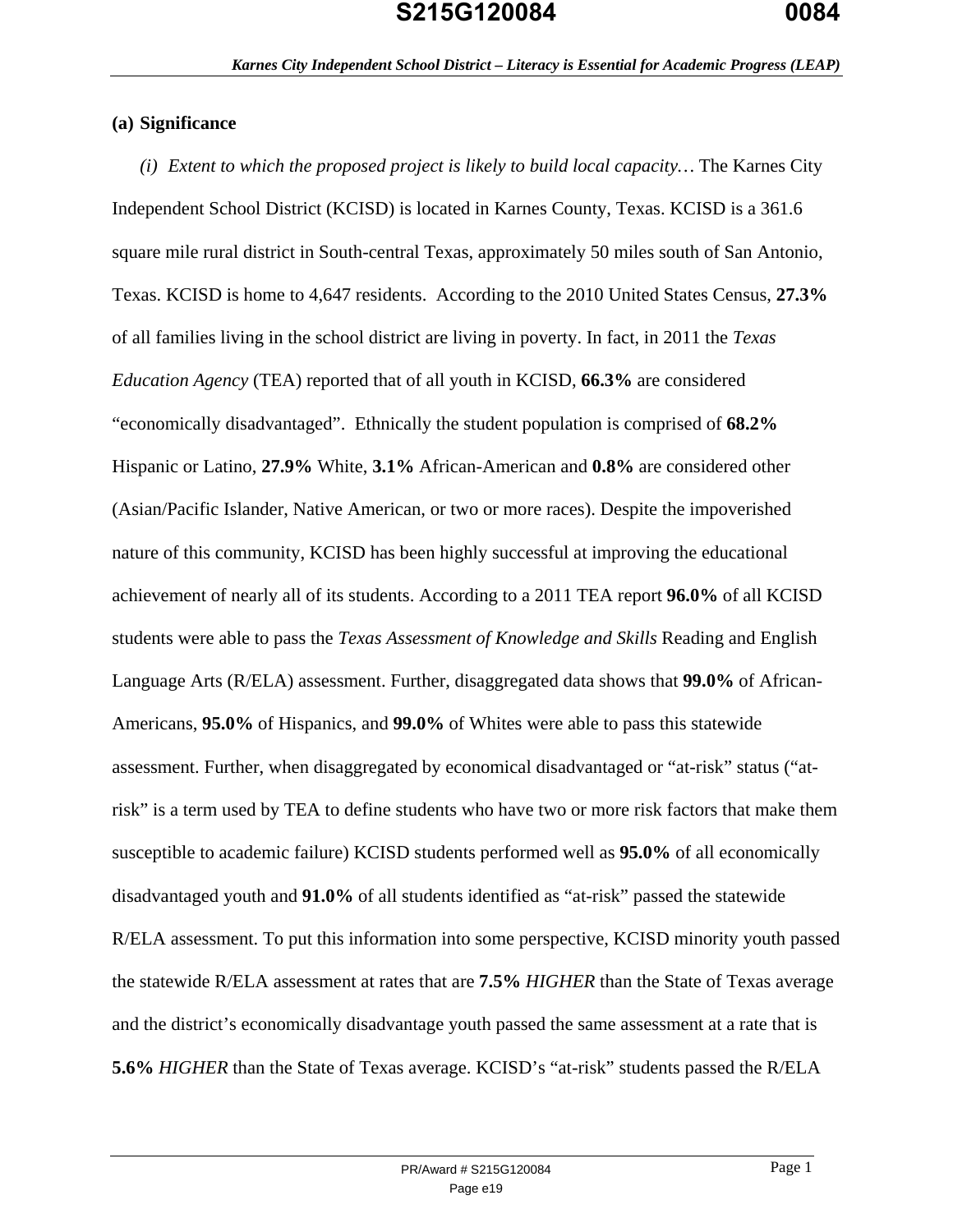assessment at a rate equal to the State of Texas average (91.0%). Clearly, KCISD has the documented capacity to provide for, improve upon, and expand services that address the needs of all the youth it serves.

However, to continue this trend of high academic attainment and standards KCISD understands that it needs to continue to develop programs and practices that are evidenced-based and involve more parents and community stakeholders. Further, as reading is fundamental to all school successes, KCISD is dedicated to improving literacy through the use of evidenced-based practices that more fully utilize campus libraries. Specifically, KCISD is proposing to implement a project containing multiple reading/literacy components: (1) Increase the number of KCISD parents who read to their newborn children (modeled after the *Reach Out and Read* program) by collaborating with local area pediatricians; (2) Increase a student's interest and engagement in reading by providing each child with a new book each month (modeled after *Imagination Library* program); (3) Increase preschool teachers' use of evidenced-based practices, specifically *dialogic reading*, via school professional development opportunities; (4) Increase campus library utilization by enhancing the collection and technology at each campus library; and (5) Increase the integration of school library resources into the classroom by providing extensive professional development opportunities for all R/ELA teachers. The KCISD's proposed project is entitled *Literacy is Essential for Academic Progress* (LEAP).

LEAP will significantly improve local capacity by (1) enhancing local area intellectual capital by partnering with local area pediatricians and family practice doctors to empower KCISD families to read to their children; (2) enhancing local area preschool providers' capacity to provide books and supports that encourage literacy skill development; (3) providing all K through  $3<sup>rd</sup>$  grade R/ELA faculty with the professional development and supports to implement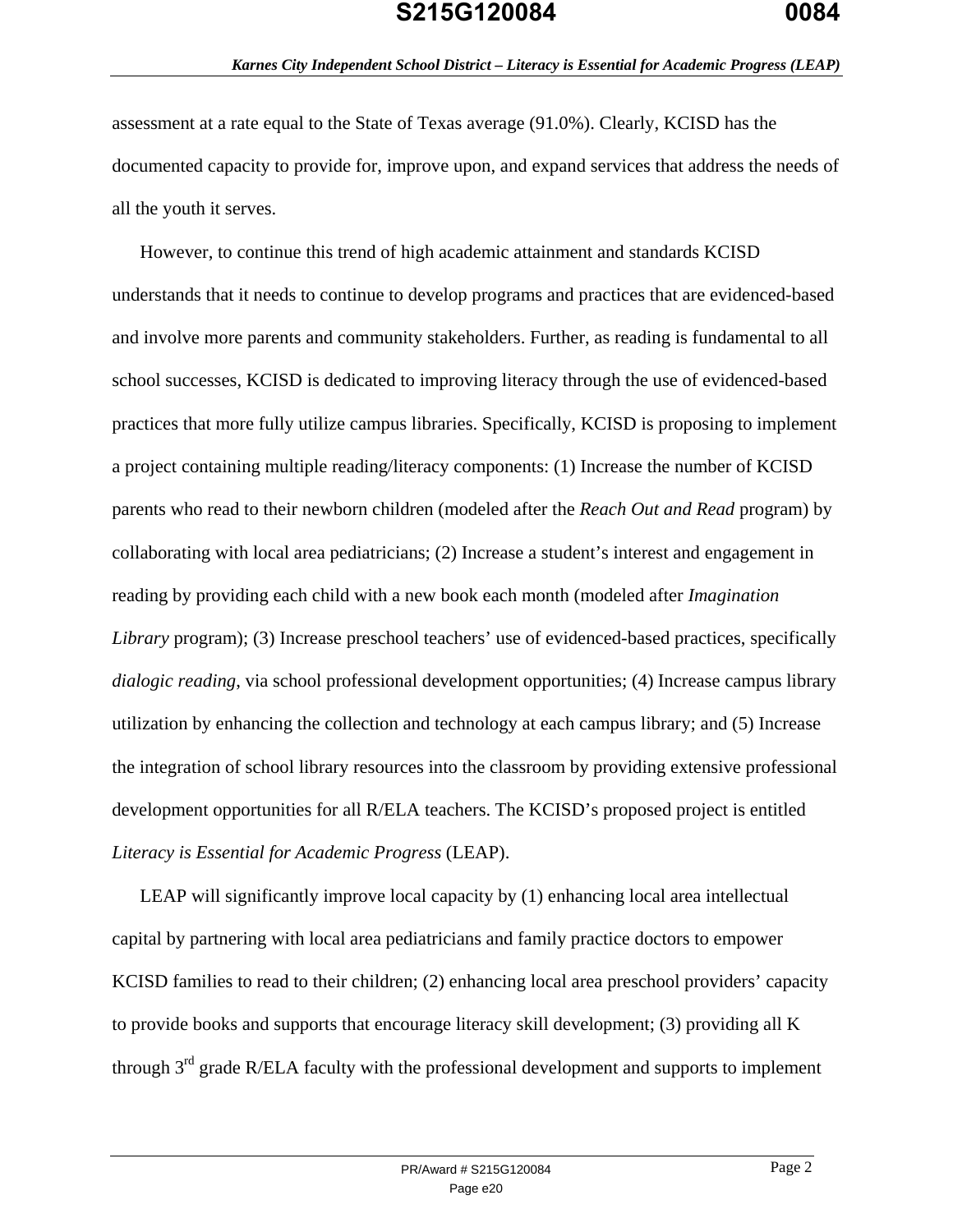dialogic reading; (4) building the institutional capacity of the campus libraries by providing each with new books and updating their technology; and  $(5)$  building the intellectual capital in all KCISD R/ELA faculty (K through12) on how to integrate school library resources into their classroom instruction. Importantly, all five of the components of the LEAP plan are included as part of the State of Texas Literacy Plan.

*(ii) Extent to which the project involves the development of promising new strategies…*LEAP builds on existing evidenced-based programs and recognized best practices by including several of them in its design, including: the *Reach Out and Read* (ROR) program; the *Imagination Library* (a book distribution program of low-income elementary school students); and the best practice of using Dialogic Reading. ROR is a book distribution program that was developed in partnership with the American Academy of Pediatrics (AAP) who was interested in making literacy promotion a standard part of the pediatric well child care visit. Doctors and nurses are trained to provide parents of young children (between the ages of 0 and 36 months) with advice on reading aloud and to give age and culturally appropriate books to each infant and preschooler at routine checkups. Studies have shown that ROR is an evidenced-based practice and that it is cost effective. Parents who received ROR were significantly more likely to read to their children daily and to have books at home and children in the program increased their expressive vocabulary. These outcomes held true even with low-income families with low levels of parental education (Weitzman, et al. 2004; Russ, et al. 2007; Bokony, 2009). Further, these findings were replicated by other studies (Needlman, et al. 1991; High et al., 1999) including one that used a randomized control group and was published in a peer-reviewed journal (Golova et al., 1999).

Providing elementary school students with free, age and culturally appropriate books, each month, has been found to be effective at creating a "literate home environment" (Rashid, et al.,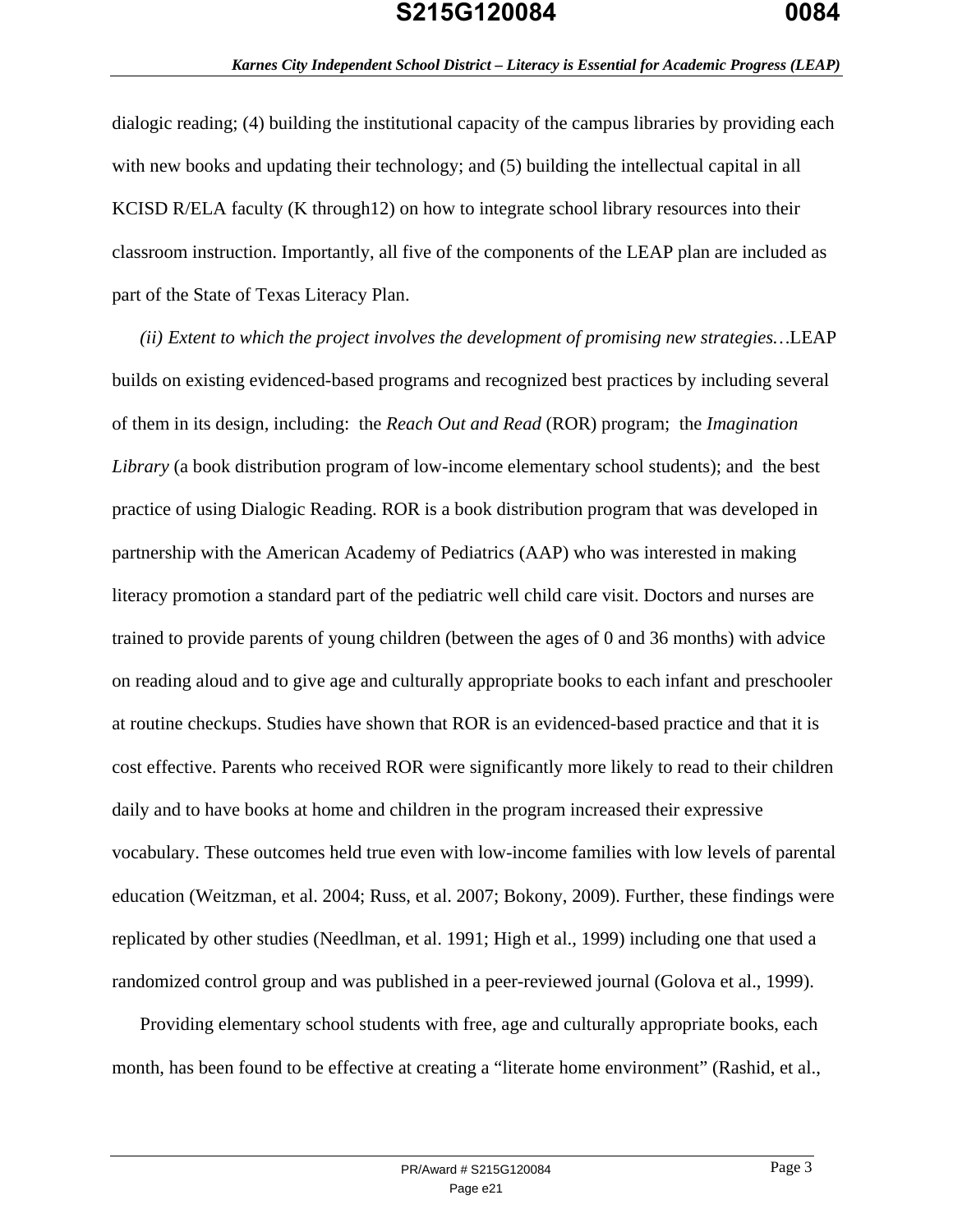2005). Literate home environments are directly related to a child's language development (Kelly & Campbell, 2008; Embree, 2009), to early literacy development (National Reading Panel, 2001), to school readiness (American Library Association, 2007), to future reading performance (Molfese, Modglin, & Molfese, 2003), and to and overall school achievement (Chall & Snow, 1982). These effects persist even in low-income households (American Library Association, 2007).

Adults promote children's active involvement in reading when they use *dialogic reading* (DR). DR reading is a dialogue or conversation between an adult and child during shared book reading. It is a type of reading in which the child becomes the storyteller and the adult is an active listener who asks questions, adds information, and prompts increasingly sophisticated descriptions from the child. As the child becomes more skillful in storytelling, the adult moves from simple labeling to open-ended questions described above. Adults who encourage children to take an active rather than passive role during shared reading improve both language and emergent literacy skills. As the adult expands on the child's dialogue, the child uses more mature words and sentences. The child improves in use of vocabulary, syntax (the order of words in a sentence or phrase/the rules or patterns of language), semantics (word meaning or differences between word meanings), pragmatics (conventions of reading text/understanding how language is used in books), and in the social skills of language such as turn taking in a conversation (Hay, 2007; Wasik, 2001). Teachers and parents can be trained in dialogic reading. In both middle class and low-income families, children make the greatest gains when both parent and teacher are trained in this method and it is occurring in both home and school (Chow, et al., 2008; Whitehurst & Arnold, 1994; Whitehurst, 1988; Whitehurst et al., 1994).

#### **(b) Quality of the project design**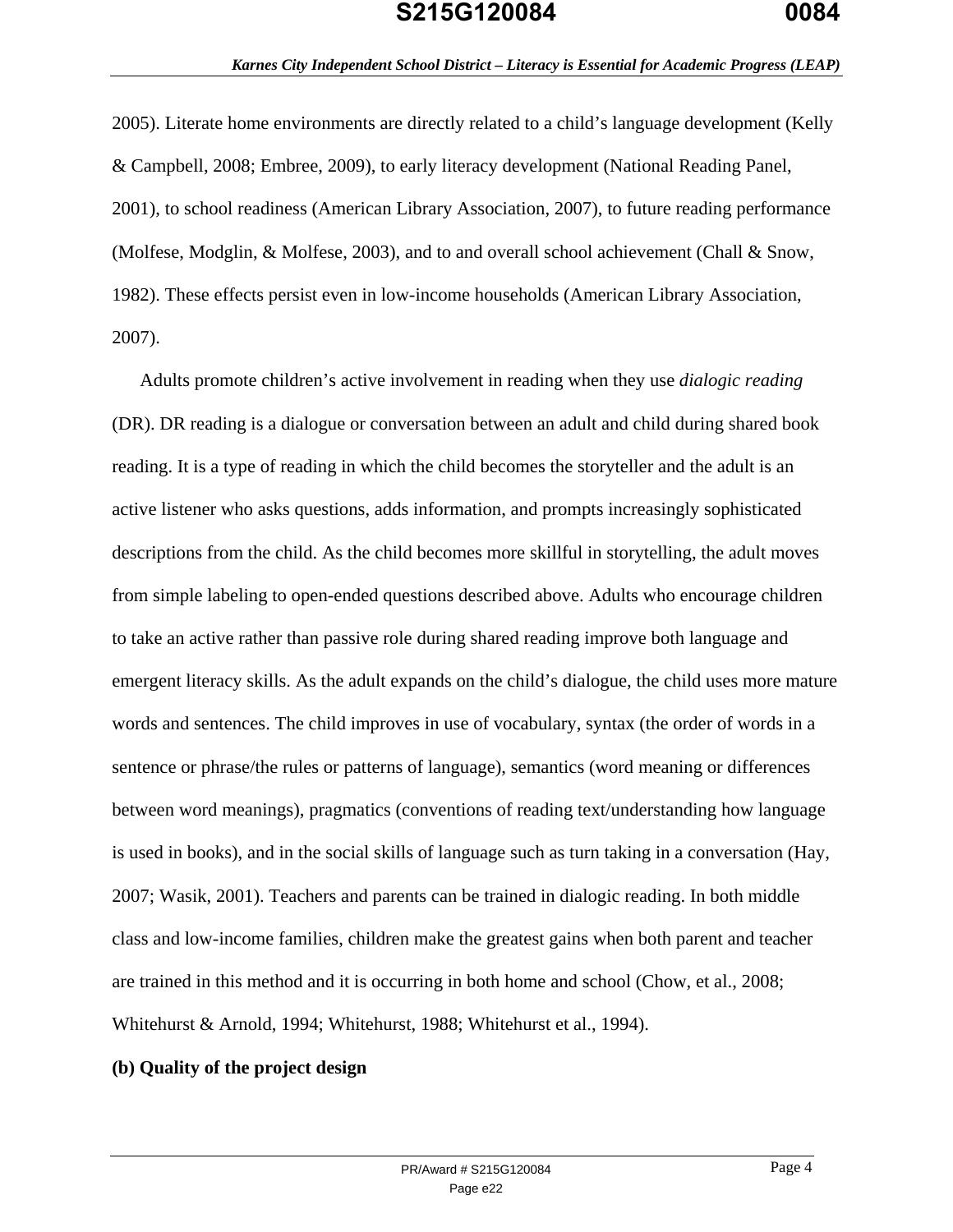*(i) Extent to which the goals, objectives, and outcomes to be achieved are measureable…* The following data and information documents the LEAP Goals, Objectives, and Outcomes and shows that each is designed to be clearly specified and measureable.

| Goal 1: Increase utilization of campus libraries by faculty, students, and parents |                                                                                                  |  |  |  |
|------------------------------------------------------------------------------------|--------------------------------------------------------------------------------------------------|--|--|--|
| <b>Objectives</b>                                                                  | <b>Outcomes</b>                                                                                  |  |  |  |
| 1. Decrease the age of the                                                         | 1. Decrease the collection age at each campus library in the areas of Social Sciences, Language, |  |  |  |
| campus library collection by                                                       | Literature and Rhetoric; Technology; Geography and History; and General Fiction by 15.0%         |  |  |  |
| adding 1,000 new books at                                                          | as measured by the Collection Analysis Report.                                                   |  |  |  |
| each campus.                                                                       | Increase the number of faculty, students, and parents who utilize the library collection by      |  |  |  |
|                                                                                    | 15.0% as measured by the Library Utilization Report.                                             |  |  |  |
| 2. Increase the quality and                                                        | 1. Increase the number of up-to-date computers at each campus by 50.0% as measured by the        |  |  |  |
| quantity of the technology                                                         | Technology Replacement Report.                                                                   |  |  |  |
| offering at each campus.                                                           | 2. Increase the number of computers (desktops, tablet, etc.) that have continuous access to the  |  |  |  |
|                                                                                    | Internet by 50.0% as measured by the Technology Accessibility Report.                            |  |  |  |
|                                                                                    | 3. Increase the number of multimedia devices that supplement reading and literacy development    |  |  |  |
|                                                                                    | by 50.0% as measured by the Multimedia Device Inventory Report.                                  |  |  |  |
|                                                                                    | 4. Increase the number of faculty, students, and parents who utilize the library technology by   |  |  |  |
|                                                                                    | 20.0% as measured by the Library Utilization Report.                                             |  |  |  |
| 3. Increase KCISD Reading and                                                      | 1. Increase, by 75.0%, the number of R/ELA faculty who are provided professional development     |  |  |  |
| Language Arts faculty's                                                            | on how to utilize the new library resources as measured by the PD Sign-In Sheets.                |  |  |  |
| knowledge of how to use the                                                        | 2. Increase, by 50.0%, the number of R/ELA faculty who integrate their lesson plans with library |  |  |  |
| new library resources.                                                             | resources (collection and technology) as measured by the Library Utilization Survey.             |  |  |  |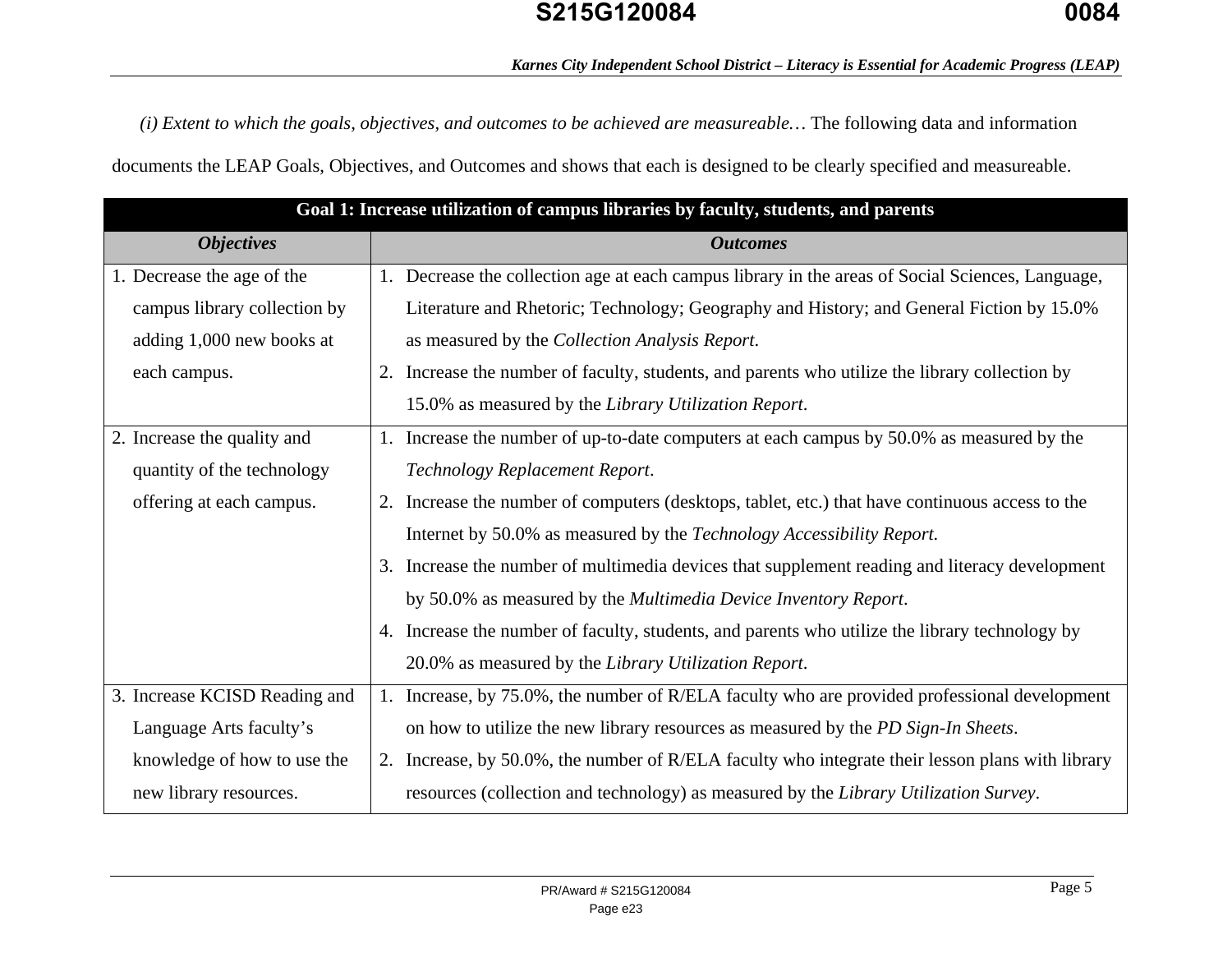*Karnes City Independent School District – Literacy is Essential for Academic Progress (LEAP)* 

| Goal 2: To improve literacy skills |                                                                                                      |  |  |  |
|------------------------------------|------------------------------------------------------------------------------------------------------|--|--|--|
| <b>Objectives</b>                  | <b>Outcomes</b>                                                                                      |  |  |  |
| 1. Recruit local area              | 1. Increase the number of parents who are provided books that they can read to their children by     |  |  |  |
| pediatricians to help              | 50.0% as measured by the ROR Distribution Log.                                                       |  |  |  |
| implement the ROR                  | 2. Increase the number of parents who read aloud to their children each week by 20.0% as measured    |  |  |  |
| program.                           | by the Family Reading Survey.                                                                        |  |  |  |
|                                    | 3. Increase the oral language skills of 4-year-old children participating in the ROR program by      |  |  |  |
|                                    | 10.0% as measured by the Test Of Preschool Early Literacy (TOPEL).                                   |  |  |  |
| 2. Provide age and culturally      | 1. Increase the number of students who have books in their homes by 50.0% as measured by the         |  |  |  |
| appropriate books to               | Imagination Library Distribution Log.                                                                |  |  |  |
| students in KCISD's                | 2. Increase the number of parents who read aloud to their children each week by 20.0% as measured    |  |  |  |
| preschool through $3rd$ grade      | by the Family Reading Survey.                                                                        |  |  |  |
| classrooms.                        | 3. Increase the number of $3rd$ grade students participating in the LEAP program who meet            |  |  |  |
|                                    | proficiency on the State of Texas Assessment of Academic Readiness (STAAR) reading                   |  |  |  |
|                                    | assessment by 20.0%.                                                                                 |  |  |  |
| 3. Provided professional           | Increase the number of Pre-Kindergarten through 3rd grade Reading and Language Arts faculty          |  |  |  |
| development opportunities          | trained in DR by 80.0% as measured by the DR Survey.                                                 |  |  |  |
| for KCISD Reading and              | 2. Increase the number of minutes children are exposed to DR instruction each week by 25.0% as       |  |  |  |
| Language Arts faculty in           | measured by the DR Survey.                                                                           |  |  |  |
| the use of Dialogic                | 3. Increase the number of $3rd$ grade students participating in DR who meet or exceed proficiency on |  |  |  |
| Reading (DR).                      | the State of Texas Assessment of Academic Readiness (STAAR) reading assessment by 20.0%.             |  |  |  |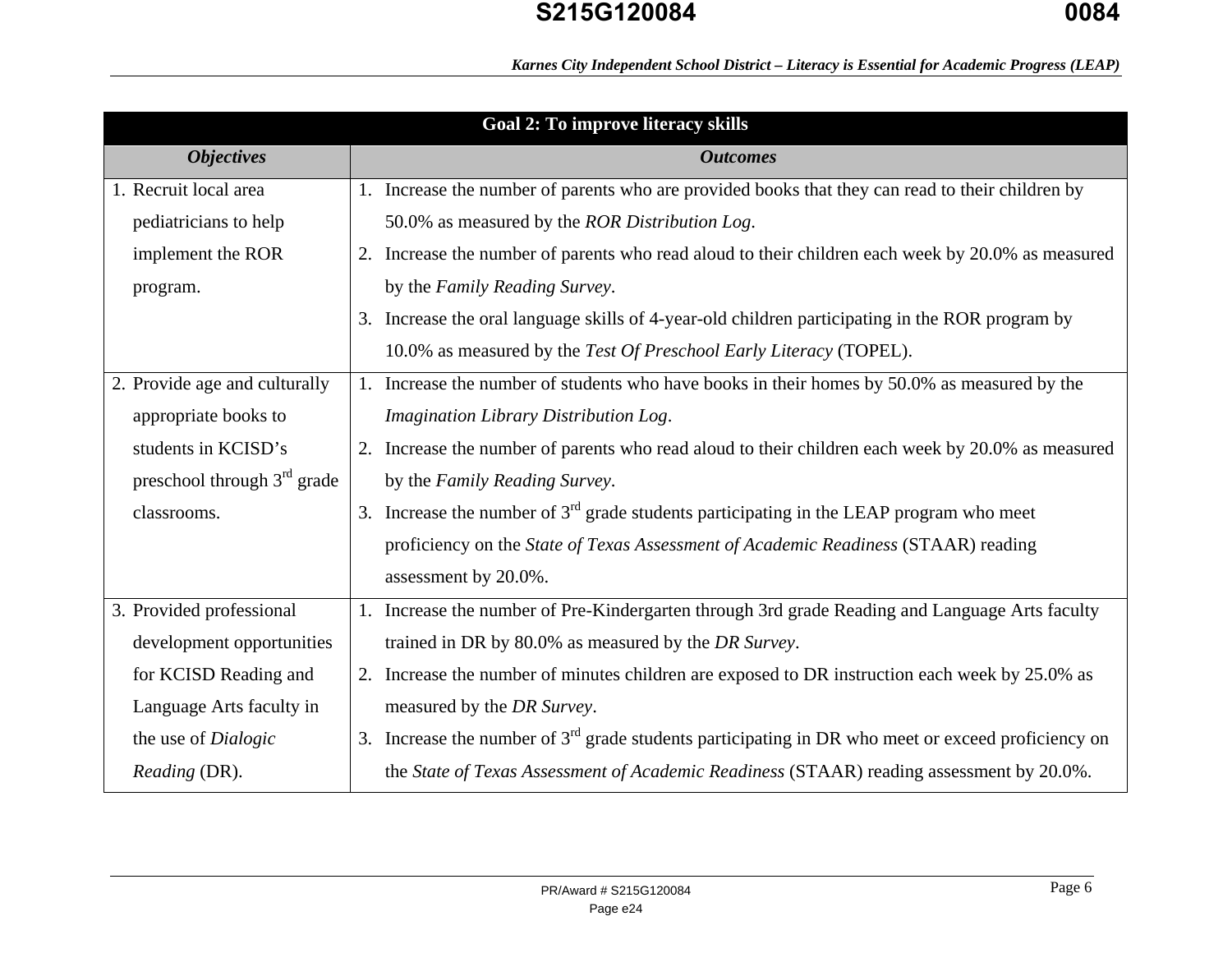### *Karnes City Independent School District – Literacy is Essential for Academic Progress (LEAP)*

*(ii) Extent to which the project will coordinate with similar or related efforts…*Continuing what was done during the development of this proposal, KCISD will, upon funding, continue to coordinate its efforts with local area agencies and organizations that are performing similar or related efforts, including: the Family Practitioners and child and family nurses at the Otto Kaiser Memorial Hospital (to implement the ROR program); the Economic Opportunity Development Corporation of Karnes County, which provides pre-school education via Head Start funding (to conduct the Imagination Library); the Karnes City Public Library (to integrate and promote library utilization); and the Principals from each participating KCISD campuses (to coordinate professional development opportunities around dialogic reading and training on how to effectively utilize the new library resources). As a result of these coordinations and collaborations LEAP will be working with providers who have ready access to the targeted population, will be able to coordinate with other area pre-school providers so that the maximum number of students and families are impacted by the book distribution program (Imagination Library), will be integrating and publicizing library activities and resources via school and community library systems, and will be integrating training into the school calendar. Thus, LEAP will be directly coordinating with similar or related efforts and directly linked to appropriate resources and services at community (e.g., local library, etc.), State (e.g., public school district, Otto Memorial Hospital, etc.), and Federal (e.g., Head Start) levels.

*(iii) Extent to which project is a comprehensive effort to improve teaching and learning…* LEAP is designed with the understanding that only a coordinated, comprehensive, and continuously evaluated effort can truly improve teaching and learning. As part of this coordinated and comprehensive plan LEAP will increase the resources at each campus library, including the updating of technology, for KCISD faculty to use during instructional lessons.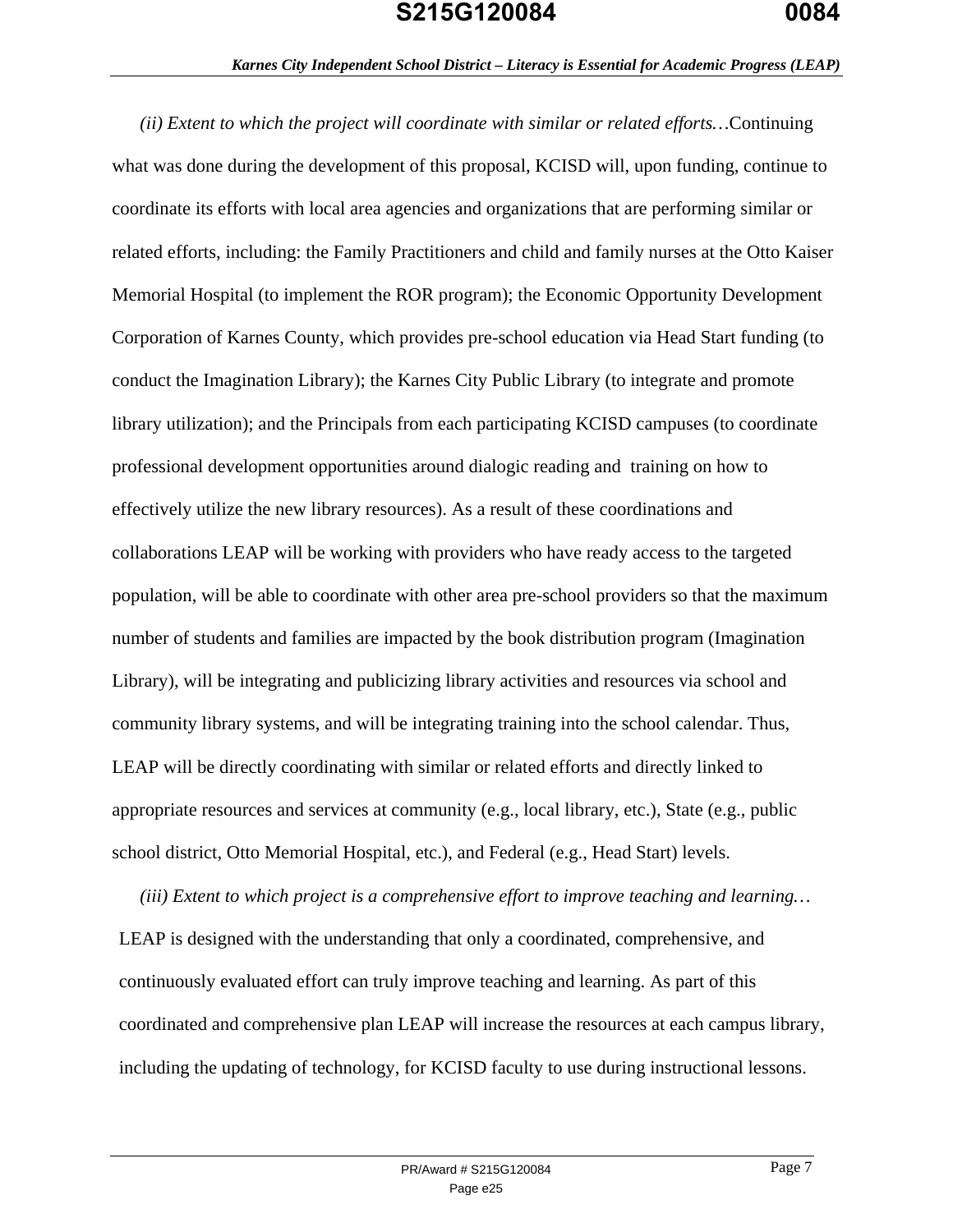#### *Karnes City Independent School District – Literacy is Essential for Academic Progress (LEAP)*

Further, each participating facility will be provided with professional development opportunities to ensure that all involved personnel are fully trained in how to efficiently and productively use and incorporate the new resources and technology into the academic curricula in an age and culturally appropriate manner. In addition to the professional development on the efficient use of the new resources and technology, the involved KCISD R/ELA faculty at each participating facility will be provided professional development and supports related to implementing dialogic reading for students in Pre-K through  $3<sup>rd</sup>$  grade.

To support learning, LEAP will utilize a three prong approach. First, LEAP will work to ensure that children, especially low-income children, and their families are provided with books so that parents can read aloud to their children. This approach, as noted above, is based on evidenced-based practices that documents that reading aloud to young children, including infants, is an effective practice that improves children's literacy skills in later years. Further, for students already in preschool programs LEAP will provide each child with a free book to take home. This approach fosters a love of reading and helps to further develop young reader's literacy skills. Once in the K-12 structure of KCISD, each child will be exposed to dialogic reading. Dialogic reading, as noted above, is an evidenced-based practice that helps young readers to develop their reading and literacy skills. Further, it provides the R/ELA teachers with immediate evaluative information and help on how to identify which children may need differentiated instruction and/or additional supports. This three prong approach, providing equal emphasis on quality teaching practices as well as providing evidenced-based learning practices, supports the rigorous academic standards established for all children, including low-income children, by the staff and leadership of KCISD.

*(iii) Extent to which performance feedback and continuous improvement are integral…*LEAP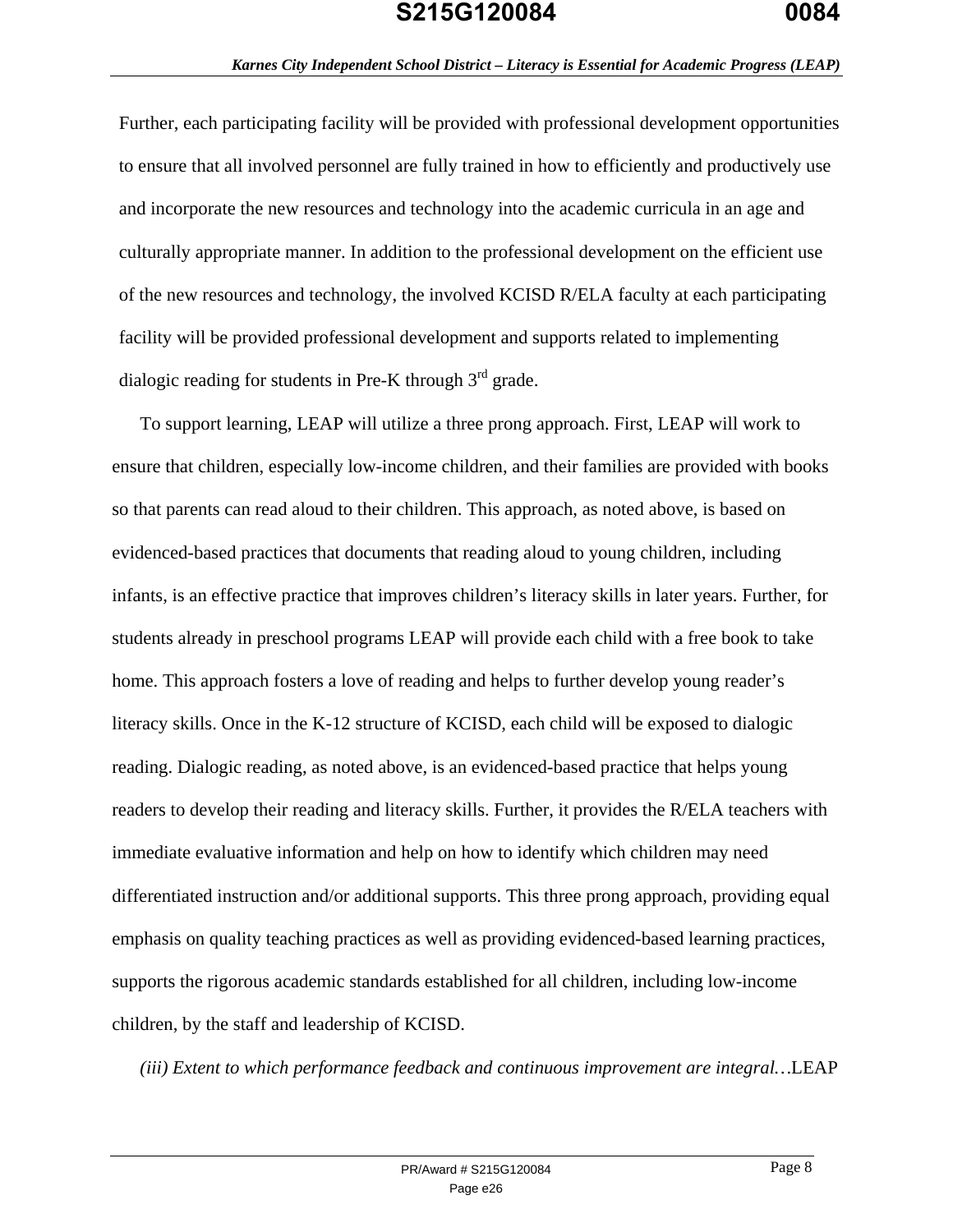#### *Karnes City Independent School District – Literacy is Essential for Academic Progress (LEAP)*

will continuously collect a variety of data for each participant (i.e., students and teachers) in both the intervention and comparison groups that can be disaggregated for quick, detailed analyses. By continually collecting process and progress data the *LEAP Management Team* (LMT) will be able to determine what is working and what areas may need modification. Data collection will be routine and for each academic reporting period will, as a minimum, include (1) TOPEL and STAAR scores from participating students; (2) the number of resources added to each library; (3) the number of hours of professional development provided each teacher; (4) the number of books distributed via local area pediatricians or family practitioners; (5) the number of books provided to children attending local area preschool programs; (6) number of hours of reading aloud to children reported by that families; (7) number of teacher-provided hours of dialogic reading services; and (8) number of faculty, students, and parents who utilize each library.

LEAP will utilize periodic assessments, typically monthly, to report on its progress toward achieving its intended outcomes. The LEAP Evaluation Plan, described in the Evaluation section, below, addresses the use of objective performance measures clearly related to the intended outcomes. The *LEAP Evaluation Team* (LET) will use the data and information collected from all assessments and evaluation measures to produce both *quantitative* and *qualitative* analyses of all implementation and performance processes. By determining and assessing the factors that affect the processes, the LET expects to be able to ensure continuous monitoring. At the beginning of each month, the LET will prepare a report summarizing all data collected to date, including during the previous month, and present, informally, the key findings to the *LMT* (i.e., the KCISD Superintendent and the Principals from each participating school campus, a member representing each key community partner [e.g., Otto Kaiser Memorial Hospital, Head Start, City Library, etc.], the *LEAP Director/Technology Coach* (LD/TC), and the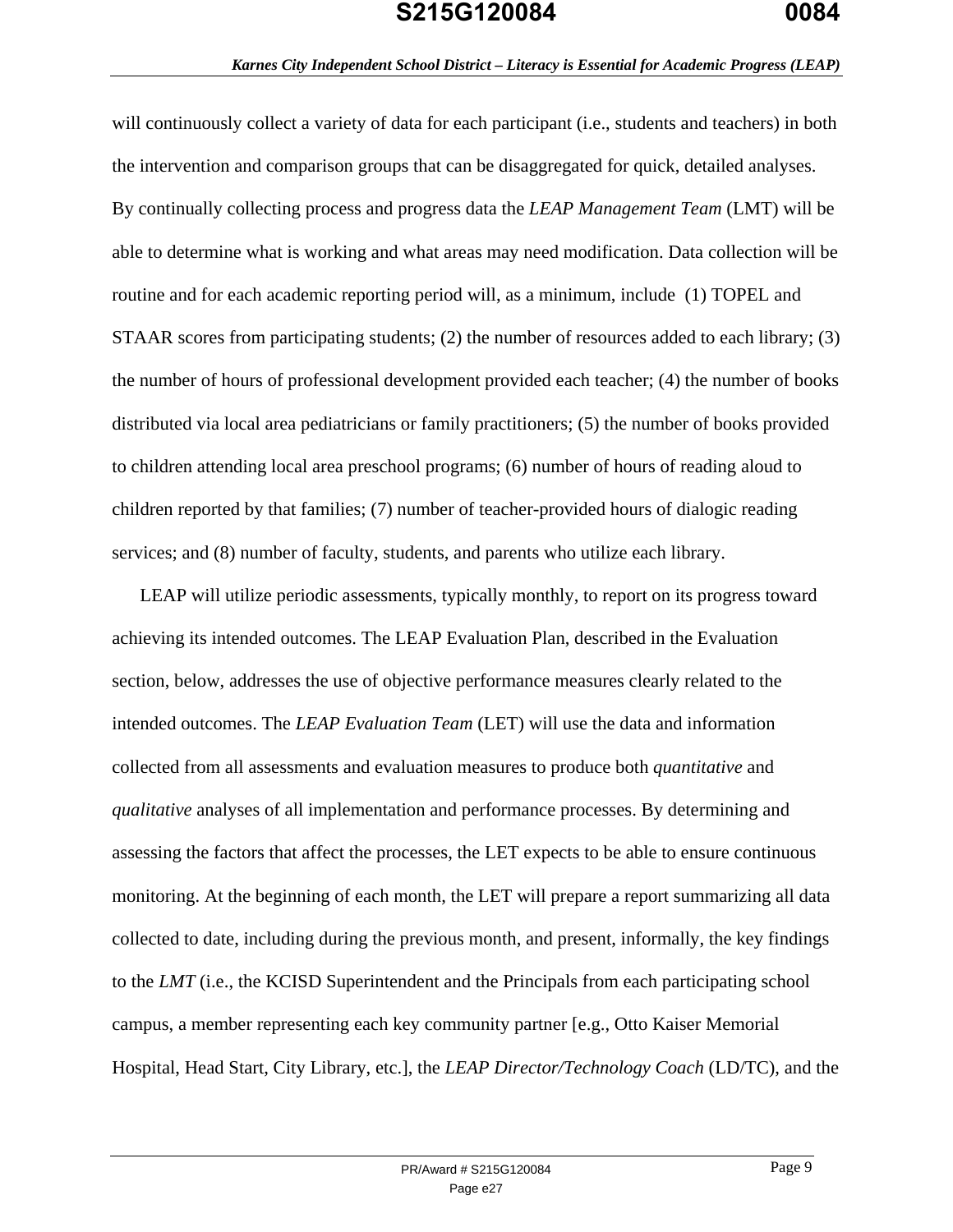LEAP External Evaluator). These monthly summaries, along with all other collected data, will be compiled and presented to the LMT as quarterly evaluation reports, which are important because waiting a year to see if LEAP is having an impact is not acceptable. Further, all formal data analyses and summaries will be published **semi-annually** and used by the LMT to make any needed modifications.

All LET analyses will include the results of both quantitative and qualitative data and, to the maximum extent possible, will include disaggregation of subgroups to permit a full assessment of LEAP's effects and impacts. The **semi-annual** reports will be issued by the end of the seventh month of each LEAP year (i.e., if LEAP starts on October 01, 2012, the first **semi-annual** report will be completed by April 30, 2013). All of LEAP's *formative reports* (i.e., monthly, quarterly, and semi-annual) will be created to provide enough data to determine if LEAP is being implemented effectively and efficiently. The LET will review the data and make recommendations at the following monthly meeting of the LMT, which will be responsible for developing the objective plans for any needed changes. Additionally, at the end of each operating year, all LEAP staff and key stakeholders will participate in a Project Review, led by the LET, which will result in a *summative assessment* that will become the *Annual Project Evaluation Report*, which will be essential in order for the LMT to review progress and make needed adjustments for subsequent LEAP years. The *Annual Project Evaluation Report* will be completed within 45 days of the end of each LEAP project year and will bring both process and outcome/product data together for each of LEAP Goals, Objectives, and Outcomes. Process data will provide the context (i.e., how progress occurred) and the outcome/product measures will describe the magnitude of the progress and compare it to the initial benchmarks and targets set for each goal and objective. It also will use year-to-year trend data to examine the performance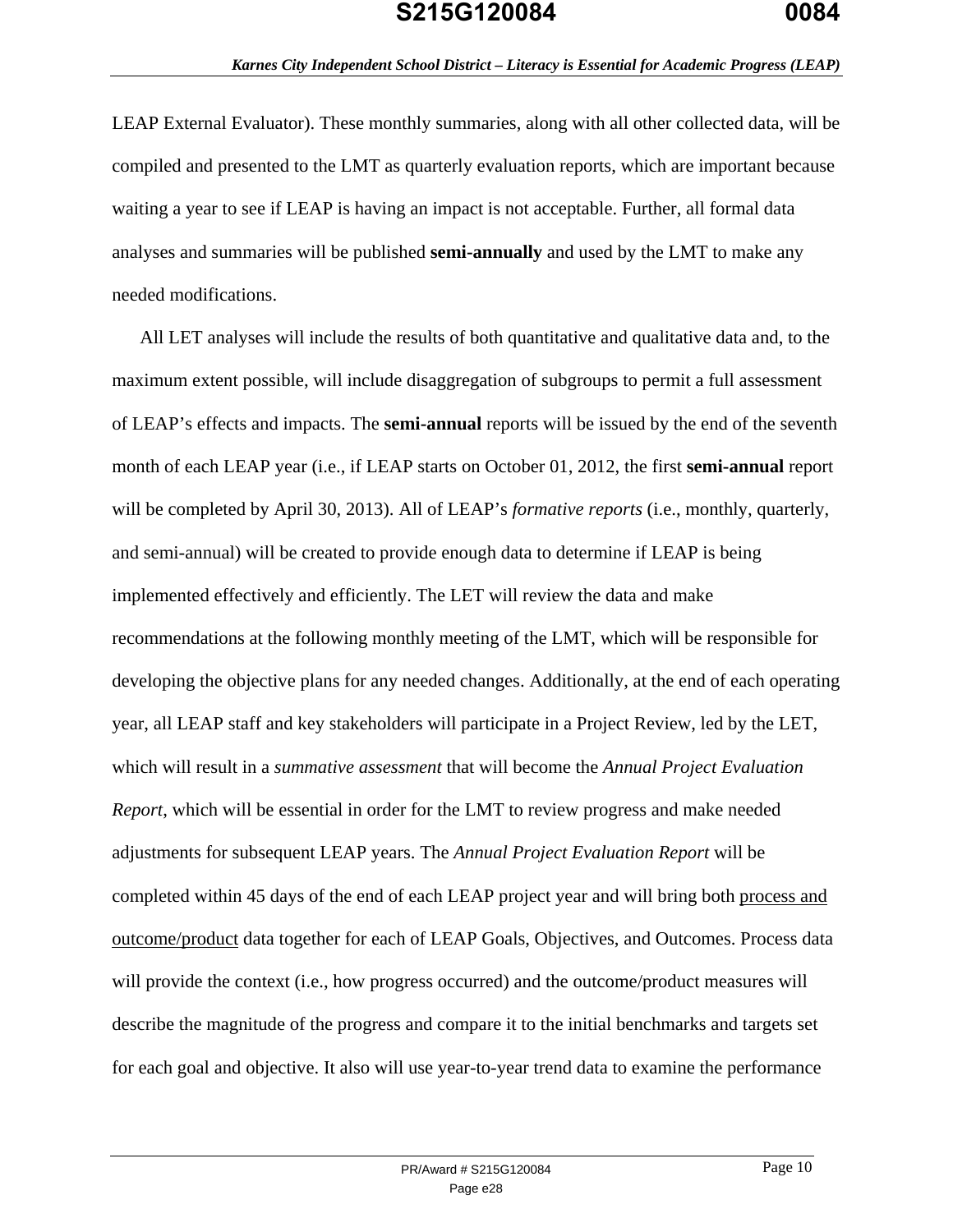over the course of the two-year LEAP project and beyond. The LET will, with assistance from all LEAP stakeholders, will help prepare the required Annual Project Evaluation Report for the U.S. Department of Education (ED), which becomes the basis of LEAP's planning for its next operating years, including those years after federal funding has ended.

In summary, LEAP will have a rigorous and continuous assessment system that includes regular monthly, quarterly, semi-annual, and annual evaluation reports. Each report will be prepared and presented in a manner that allows all key stakeholders to quickly determine the strengths and the needed improvements. This rigorous, extensive evaluation and reporting process is essential if LEAP is to achieve the ambitious goals and objectives it has set for itself.

#### **(c) Quality of the project services**

*(i) Quality and sufficiency of strategies ensuring equal access and treatment…* KCISD has a long and proud history of ensuring equal access and treatment of all members of groups that have traditionally been underrepresented based on race, color, national origin, gender, age or disability. One reason for this success is that Karnes City is a predominately minority-majority community. Further, the school district has been able to recruit eligible students from many groups that have been traditionally underrepresented including African-American, Hispanic, American Indian, Asian, and Pacific Islanders. Further, it has been highly successful at ensuring that students with limited English proficiency (LEP) along with special needs children, including those with disabilities, are provided high quality services. Successful strategies have included:(1) community outreach and recruitment efforts; (2) a history of serving all students and their families, regardless of background, with dignity and respect; (3) communications between the school and the parents in their dominate language; (4) participation in and recognition of significant cultural events and holidays; (5) effective family engagement programs; (6) hiring a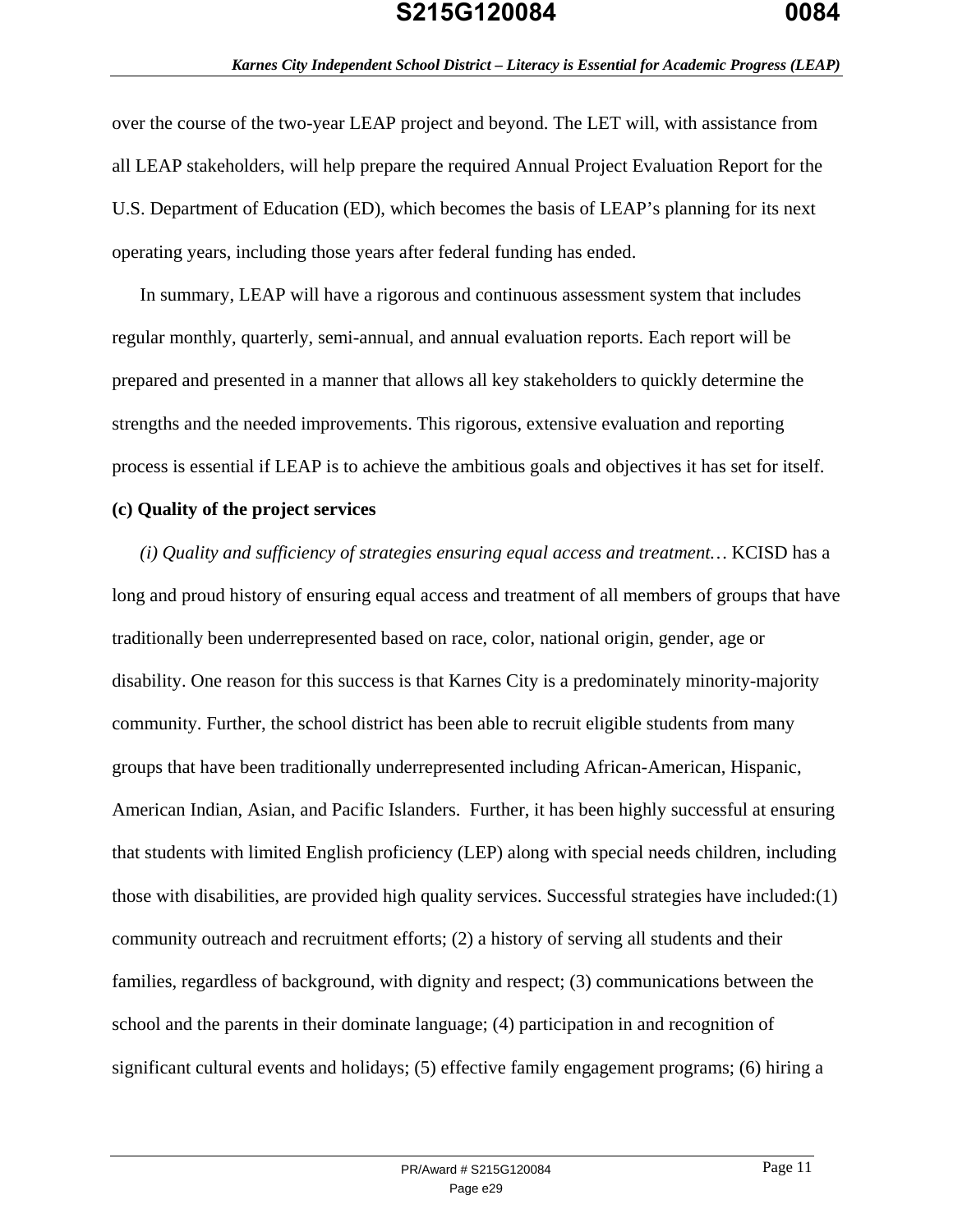diverse workforce; and (7) utilizing social media. LEAP will continue to utilize all of these proven strategies and supplement them with new elements, including: forging collaborations with local area pediatricians and local area family practitioners, including local area preschool students in the Imagination Library (book distribution) program; and working more closely with local area literacy providers, like the local public library. All of these efforts will help to ensure equal access and treatment for all eligible KCISD residents.

*(ii) Extent to which services proposed by the project are appropriate…* LEAP is designed to enhance and improve students' literacy skills. Specific emphasis has been placed on fostering and expanding the literacy skills of students from low-income households. Part of this strategy is based on the knowledge that many children from low-income households are less ready for school, especially in terms of literacy skills. The National Center for Education Statistics (2008), as well as others, have reported that children living in poverty are less likely to be read to and have fewer books in the home which accounts for individual differences in academic achievement (O'Donnell, 2008; ALA, 2007). Additional research noted that with few or no books in the home and limited time spent reading aloud in the home result in later academic difficulties especially in lower-income households (Colgan, 2002). Further, students who start school at a disadvantage generally continue to perform at a lower reading level throughout high school compared to peers who start school with enriched home reading experiences (American Library Association, 2007; Kelly & Campbell, 2008). Research indicates that "intervening early to improve the home learning environment for disadvantaged children will ensure that they are ready to learn when they enter school and succeed later in life" (ROR, 2008, p. 2).

LEAP was designed with all of this research and the related best practices in mind. For example, LEAP is modeled after Reach Out and Read (ROR) which required collaborating with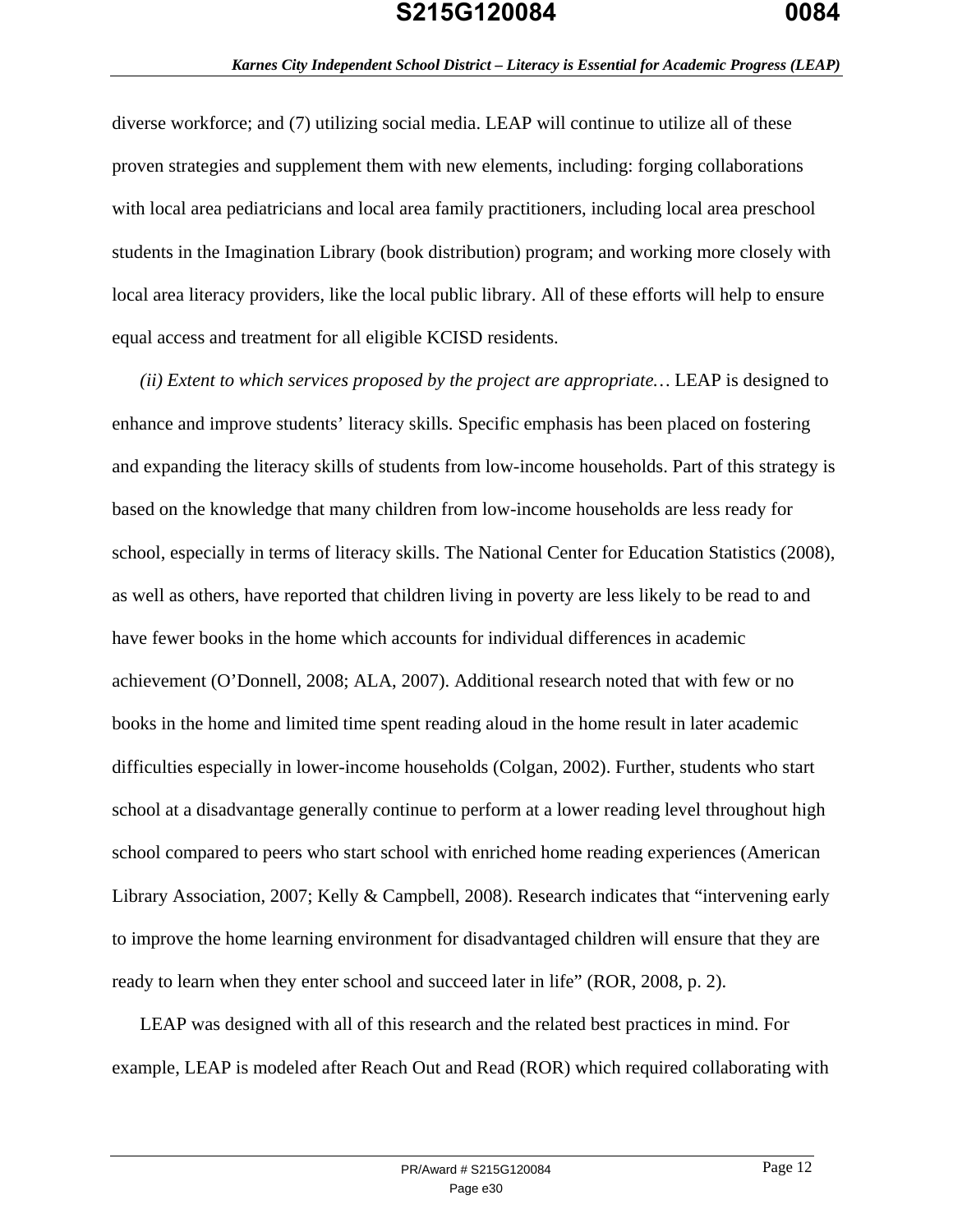local area pediatricians and family practitioners to place books into the hand of all new parents, including parents from low-income households. Having a doctor reinforce the need for reading aloud to young children has been found to increase parental reading to children (ROR, 2008; Golova et al., 1999). Sanders (2000) reported that parents exposed to ROR are 3 times as likely to report reading to their children compared to non-ROR parents and that children in families exposed to ROR are approximately 1.5 times more likely to have 10 or more picture books in the home (Needlman et al, 2005). Increasing books in the home and reading aloud by parents can improve educational achievement. ROR exposure is associated with an 8.6-point increase in receptive language and a 4.3-point increase in expressive vocabulary (Mendelsohn et al., 2001).

For children already in preschool LEAP includes a book distribution program modeled after the Imagination Library. This practice has been found to increase the number of literate homes (Rashid, et al., 2005) and has been found to improve children's language development (Kelly & Campbell, 2008; Embree, 2009), early literacy development (National Reading Panel, 2001), school readiness (American Library Association, 2007); future reading performance (Molfese et al., 2003); and overall school achievement (Chall & Snow, 1982). These effects persist even in low-income households (American Library Association, 2007).

To assist PreK-3<sup>rd</sup> grade students who are experience difficulties in fully developing their literacy skills, LEAP will utilize dialogic reading. The dialogic reading approach provides a structured way for children to engage in discussion about books and practice oral language skills during read-alouds. (Whitehurst et al., 1988; Whitehurst et al., 1994; Zevenbergen & Whitehurst, 2003). During these shared-reading experiences the adult becomes an active listener and interviewer. This approach results in the child using more sophisticated language. Children from low-income backgrounds and English language learners experience significant growth in their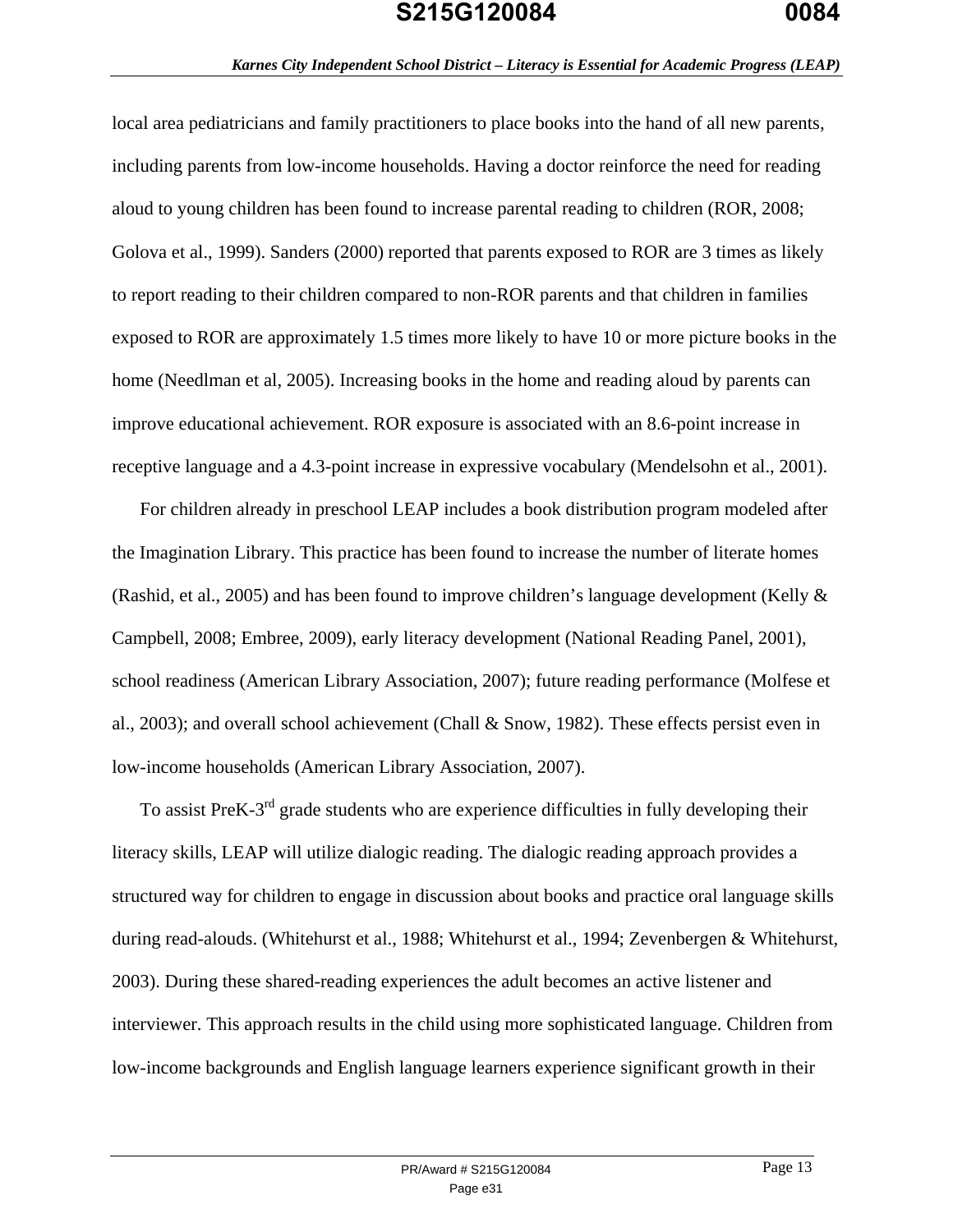#### *Karnes City Independent School District – Literacy is Essential for Academic Progress (LEAP)*

oral language skills using dialogic book reading (Lonigan & Whitehurst, 1998; National Early Literacy Panel, 2008; Valdez-Menchaca & Whitehurst, 1992). In the second year, LEAP will expand the use of dialogic reading to include using  $5<sup>th</sup>$  and  $6<sup>th</sup>$  grade students who will be trained in and use dialogic reading techniques during tutoring sessions for students needing additional literacy supports. This practice has been found to be effective at increasing preschool students' receptive and expressive vocabulary and with improving school readiness (Udaka, 2009).

Expanding the library collection and providing up-to-date technology in the library has also been found to be effective. The number of library volumes purchased in any preceding year significantly influenced reading scores of elementary and high school students (Smith, 2001); and Lance (2005) found that schools with libraries with current collections had **13.5%** higher test scores. Research has shown that providing students with access to additional resources is strongly correlated with improved reading scores and enhanced academic achievement (Lance, 2007; Klinger, 2006; Smith, 2006). The Illinois Study (Lance, 2005) found that schools with newer library collections had students who achieved **10.3%** higher on reading and writing tests and had high school students with higher college admission scores.

Students with access to advanced technology succeed in school as noted in the University of Colorado (Lance et al., 2007) report, which found a strong link between academic achievement (represented by scores on standards-based state tests of reading/language arts skills) and technology integration. Lance (2005) found that libraries that had adequate numbers of computers had **9.5%** higher test scores. NCLIS (U.S. National Commission on Libraries and Information Science) in 2008 noted that at every grade level, schools that had more library computers connected to the Internet had higher average test scores. Only by increasing numbers and quality of computers can the LEAP Project campuses give students greater access to the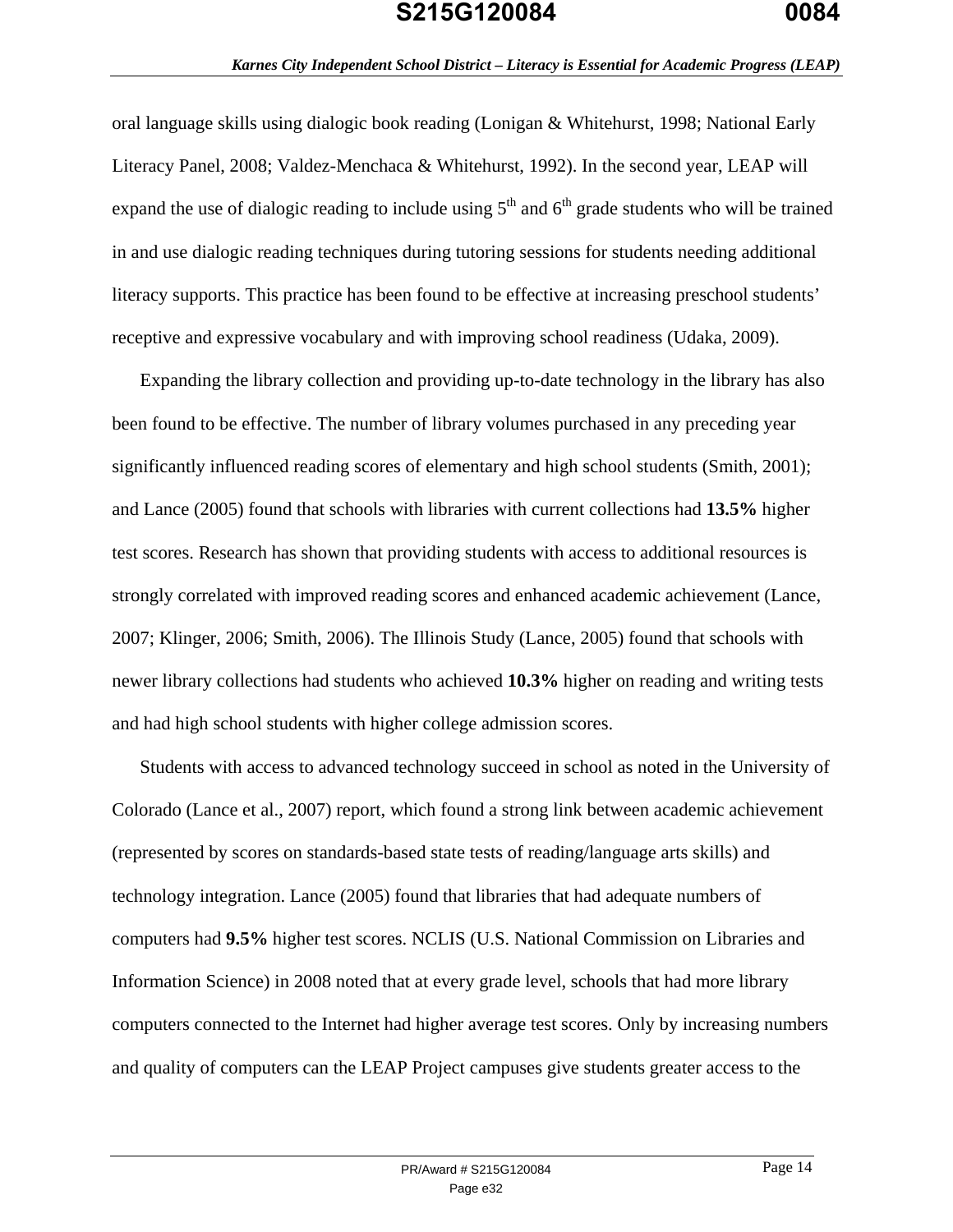resources of the SLMC and help to ensure their successes.

Advanced technology is less effective if it is not internet-enabled. Studies of elementary classes where half the students had online access and half did not, showed Internet access to be a **critical** factor in school success. Students with online access had significantly higher scores on measurements of information, literacy, communication, and presentation of ideas (Lance et al., 2007; & Lance et al., 2005). Further, recent studies found high correlations between students' access to the library catalog, access to licensed databases, and access to state links with improved academic achievement in reading (Lance et al., 2007; 2005; 2002; 2000; Todd, 2005; Todd et al., 2004; Rodney et al., 2003; 2002 and Burgin et al., 2003). Finally, Lance (2005) found that schools that used the school computer network to extend the library into every classroom experienced, on average, a **10.0%** improvement in student achievement test scores.

In summary, all facets of LEAP are appropriate to the needs of the intended recipients and are supported by scientifically-based reading research.

*(iv)Extent to which training or professional development are sufficient…* Professional development (PD) is a critical component of the LEAP project. All local area pediatricians and family practitioners will be provided with 3 hours of PD on how to implement and document the results of the ROR component. The training will focus on the importance of reading aloud to young children, the need to provide parents of newborns with age and culturally appropriate materials, and how to provide follow-up services. The PD plan will follow the ROR training guidelines. A 1.5 hour "booster" PD will be scheduled for the start of the second year of LEAP to reinforce key components and to inform the group of any significant adjustments based on the evaluation results from the first year.

Preschool teachers, including KCISD's and local area preschool faculty, will be invited to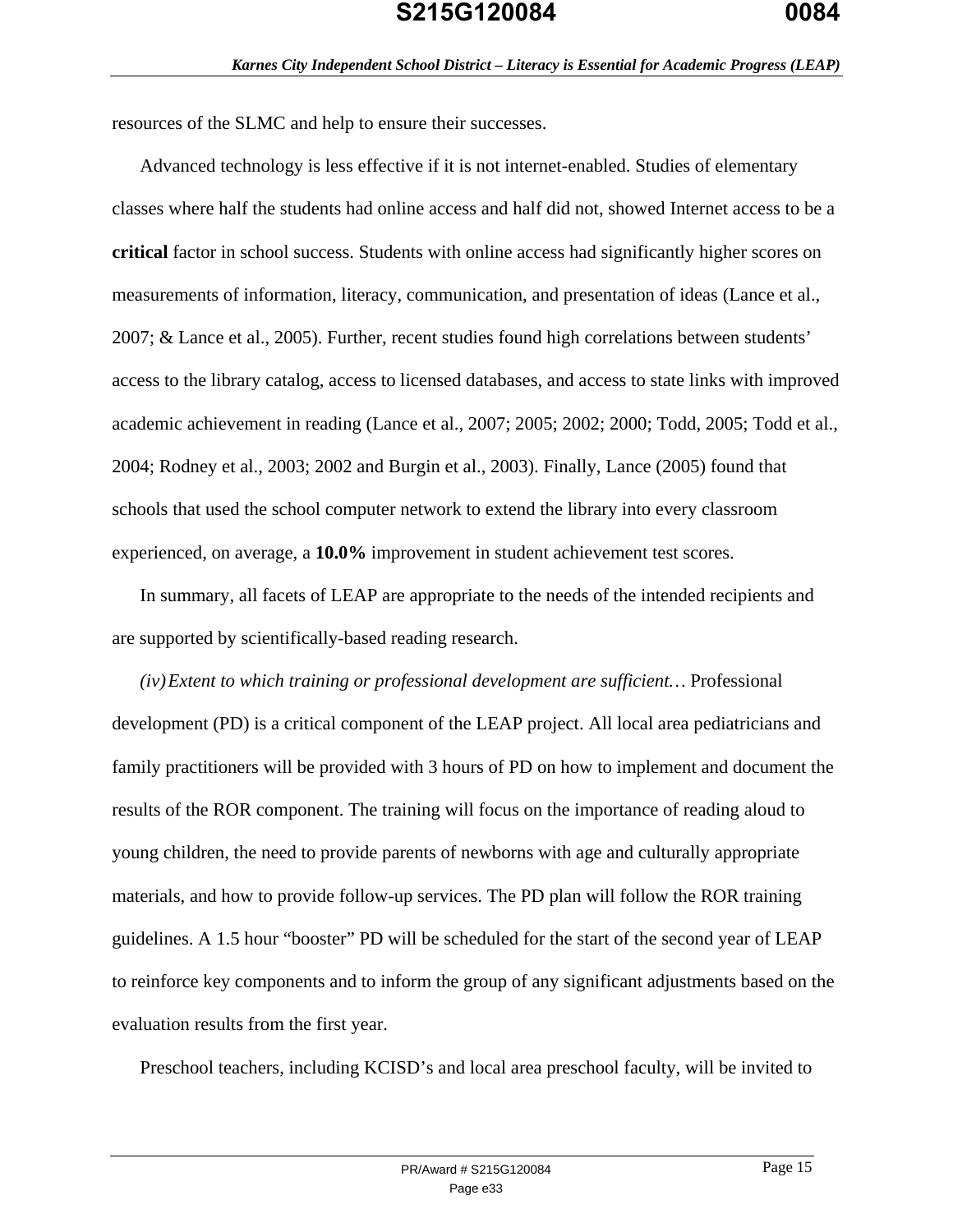#### *Karnes City Independent School District – Literacy is Essential for Academic Progress (LEAP)*

attend a 4 hour professional development on how to implement the Imagination Library component of LEAP. The PD will focus on the importance of providing a "rich home literacy environment", the need to provide parents of preschoolers with age and culturally appropriate reading materials, and how to provide follow-up services. Additional PD time will be spent on how books are to be chosen and how KCISD will order and distribute the books to each preschool teacher. A 2.0 hour "booster" PD will be scheduled for the start of the second year of LEAP to reinforce key components and to inform the group of any significant adjustments based on the evaluation results from the first year.

All KCISD R/ELA faculty who teach Pre-K to  $3<sup>rd</sup>$  grade students will be provided 5 hours of professional development, in Year One, on the implementation of dialogic reading. The PD will be broken down in the following manners: (1) 1.0 hours will be used to review the theory and research results of dialogic reading, 1.5 hours will be used for demonstrating how to effectively utilize dialogic reading, and (3) the remaining 2.5 hours will be used as "experiential learning" where the teachers will model and practice using the dialogic reading techniques. This will ensure that all teachers have the knowledge of the importance of the dialogic reading; will have seen how dialogic reading is to be implemented; and will have had time to personally practice implementing dialogic reading. In Year Two, an additional 2 hours of "booster" PD will be provided.

Further, each KCISD R/ELA staff member and all campus library personnel from all campuses will be provided 8 hours of PD. This PD will be focused on how to effectively and efficiently utilize the new technology. PD topics will include integrating the tablet computers into the classroom, utilizing primary documentation as part of the lesson plan, how to help students create digital content, how to access and utilize online resources, and other related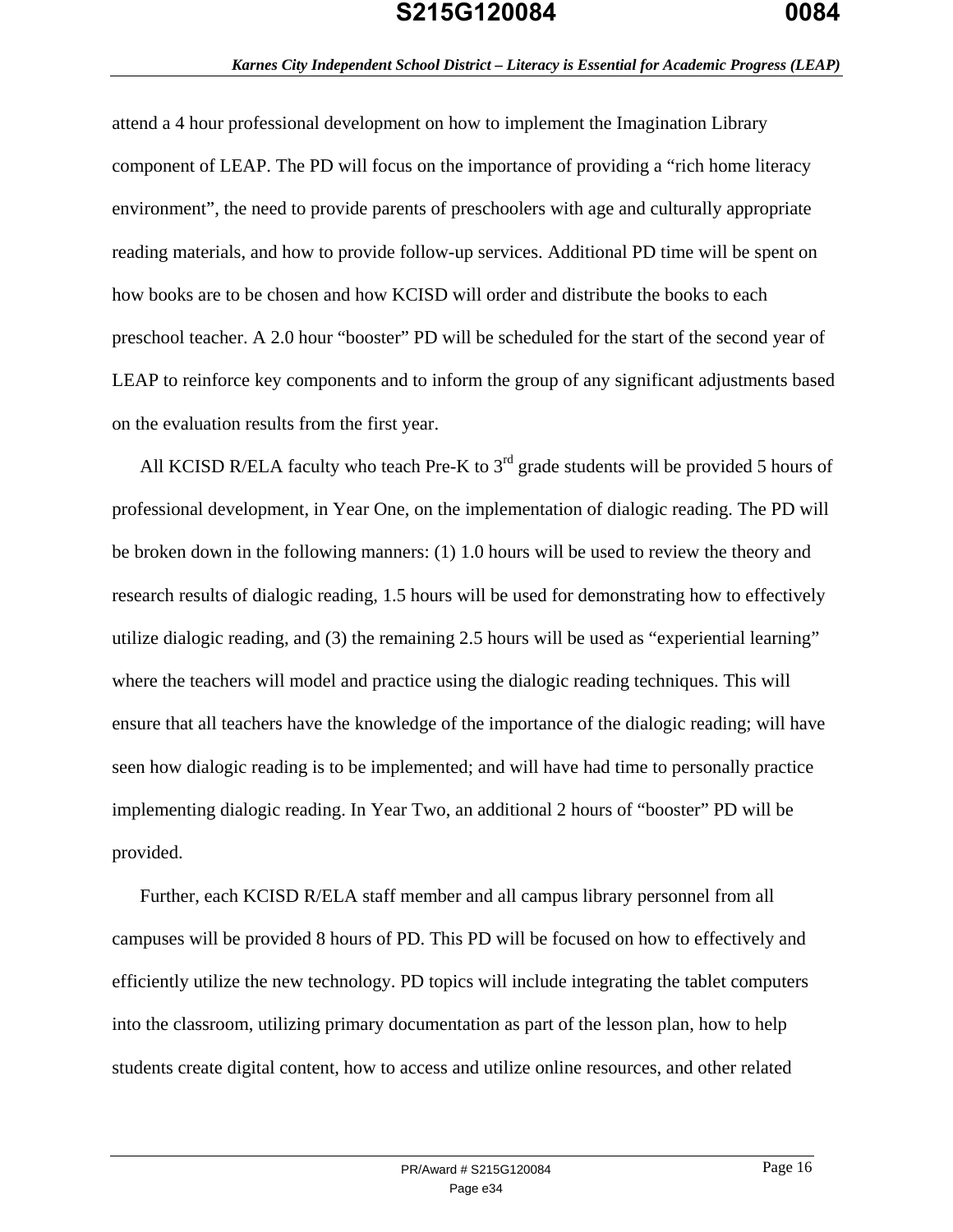topics. All PD will be focused on how to successfully integrate the new library resources into the teachers' lesson plans

#### **(d) Adequacy of resources**

*(i) Extent to which costs are reasonable…* KCISD is proposing to implement a comprehensive, innovative literacy program in an extremely low-income and rural community for an initial investment of per year, for two years, for a total of . This investment will be used to achieve ambitious goals of improving utilization of the campus libraries and improving the literacy skills of children and students in the KCISD catchment area. This will be accomplished by creating and sustaining collaborations with local area pediatricians and family practitioners, preschool providers and local library staff. Further, KCISD's R/ELA staff will need professional development in the areas of dialogic reading and in how to effectively and efficiently utilize the new library resources. Each key LEAP component will be continuously evaluated by the LEAP Evaluator who has conducted dozens of nationwide evaluations on literacy and literacy enhancement practices. The results are expected to show that all students, but specifically those from low-income households, are developing literacy skills at developmentally appropriate levels. This will entail the assessment of 4-year-old children's language development and by assessing LEAP's impact on KCISD students' R/ELA scores on the STAAR. Importantly, LEAP's design includes multiple components that will make it selfsustaining when federal funding ends. First, KCISD will have established partnerships and collaborations that can utilize the evaluation data, if they show positive results, to solicit funding to continue the ROR and the Imagination Library. Second, each KCISD campus library will have the most up-to-date technology and collections, enabling each to maintain its improved status for years to come. Third, KCISD will have trained staffs who understand how to implement dialogic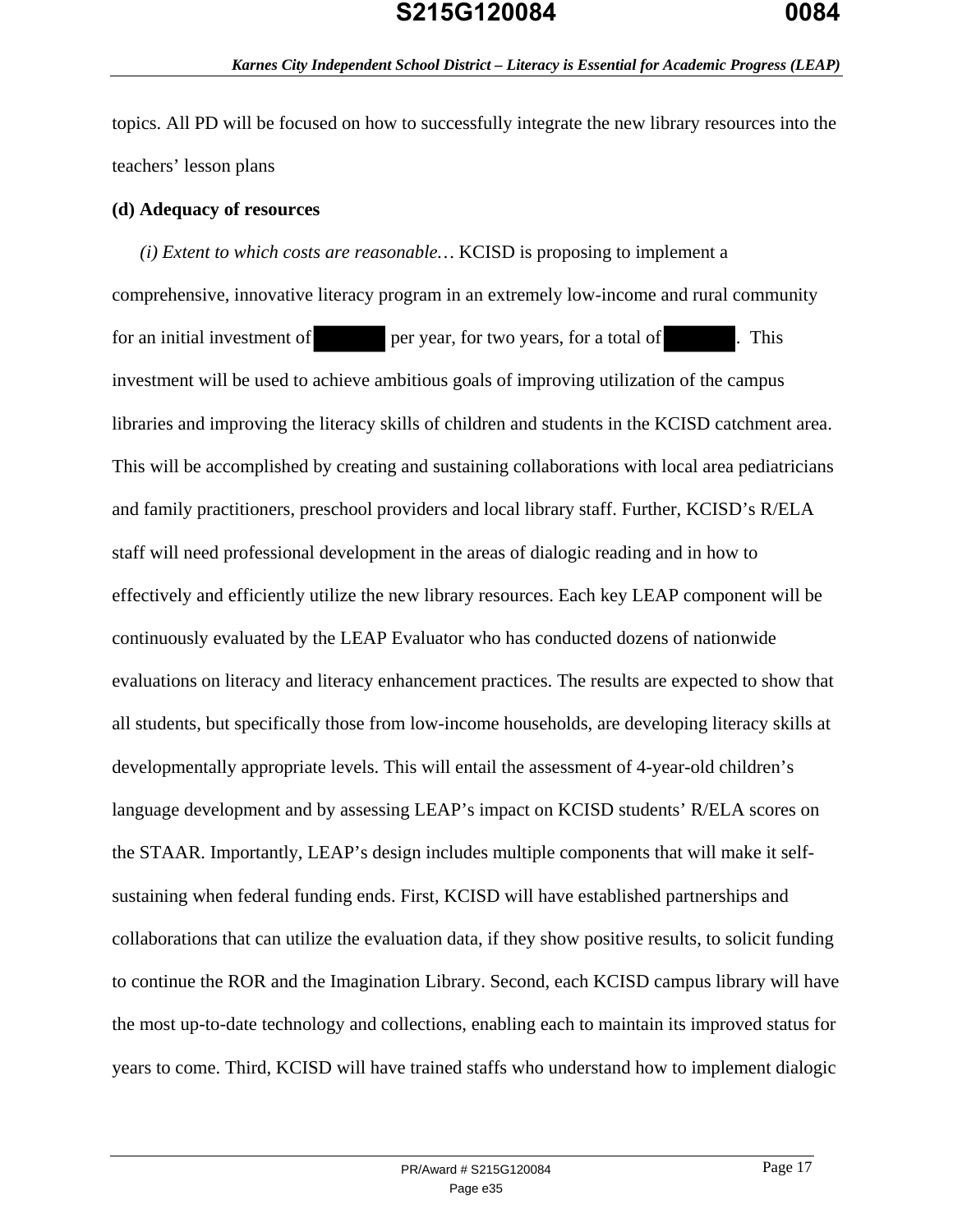reading and how to utilize library resources, thus significantly reducing future years' costs related to professional development. In addition, if successful, KCISD's will be an evidencedbased program that can be replicated by other rural and low-income communities.

*(ii) Extent to which the costs are reasonable in relation to the number of persons served…* The number of persons served by LEAP each year will be extensive and varied: ROR services to 175 newborns and infants; book distribution to approximately 150 preschool-aged students; dialogic reading to approximately 300 Pre-K-3<sup>rd</sup> grade students; improved library collection and technology access to approximately 959 students and 102 staff members; and professional development to approximately 80 teachers and community members (e.g., pediatricians, family practitioners, child care providers, etc.). In total, LEAP will provide services to approximately 1,766 children and adults in each of two years, which is an investment of approximately per participant. Further, since most of the services will be provided each day of the school year the investment per day is only per participant. For a program that has the potential to be self-sustaining and become an evidenced-based program that can be readily replicated the investment costs are considered extremely reasonable.

### **(e) Quality of the management plan**

*(i) Adequacy of management plan to achieve the objectives on time and within budget…* To help ensure full implementation as early in the 2013-2014 school year as possible, LEAP developed the following LEAP Management Plan for Year One that identifies the Year One tasks, which include most of the major Year One activities, assigns the milestones and timelines, and specifies the staff responsible for each activity. The Year One Management Plan is designed so that LEAP is implemented on time and within budget.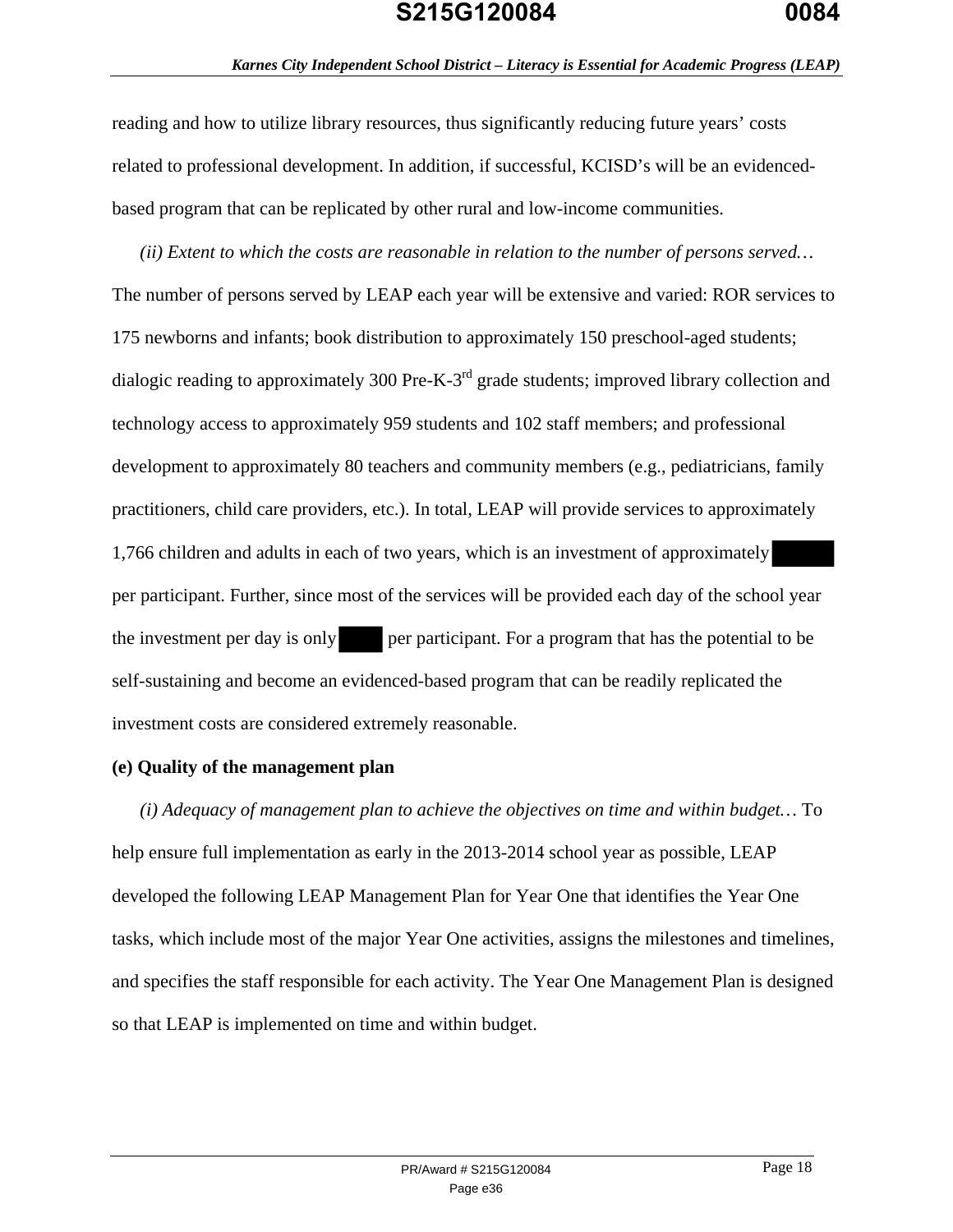| <b>Task</b>         | <b>Year One Management Plan: Milestones / Timelines /Staff Responsible</b>                                                              |
|---------------------|-----------------------------------------------------------------------------------------------------------------------------------------|
| Assigning of        | <b>O</b> Superintendent accepts the LEAP grant by signing the Notice of Award and becomes the interim LEAP                              |
| <b>LEAP</b> Project | Director/Technology Coach. Hiring process begins for the positions for the LEAP Director/Technology Coach                               |
| Director            | (LD/TC) and LEAP Technology Technician (LTT). These positions are filled by November 01, 2012.                                          |
| Procurement         | <b>O</b> Superintendent accepts the grant (see Step 1, above). <sup><b>@</b></sup> Interim Director will work with Wayne Block, KCISD's |
| of supplies.        | Business Manager, to order, receive and distribute ROR books, Imagination Library books, library collection                             |
|                     | resources, and library technology supplies as authorized in the LEAP budget. Procurement process completed                              |
|                     | by November 2, 2012. $\bullet$ School campuses begin receiving supplies by December 15, 2012.                                           |
| Procurement         | <b>O</b> Superintendent accepts the grant (see Step 1, above). <b>@</b> Interim Director will work with Wayne Block, KCISD's            |
| of contractors.     | Business Manager, to secure bids for professional development providers and for an LEAP External Evaluator                              |
|                     | (EE). Bids received and reviewed by November 1, 2012. <sup>O</sup> Interim Director, working in collaboration with                      |
|                     | campus principals from each campus, will interview and select the winning bids by November 1, 2012.                                     |
| Services            | <b>The EE</b> , working with the LD/TC, LTT, and the Library Assistants, will collect baseline data, including the                      |
| begin.              | STAAR test results of students in all grade levels related to R/ELA and survey data from local area                                     |
|                     | pediatricians/family practitioners, local area preschool providers, and from the local community library by                             |
|                     | December 15, 2012. <sup>O</sup> Local pediatricians/family practitioners and local area preschool providers will begin                  |
|                     | services by January 7, 2013. $\bullet$ By January 14, 2013, updated library collection resources and upgraded                           |
|                     | technology begin being installed and used on school campuses. $\bullet$ By January 31, 2013, the Pre-K-3 <sup>rd</sup> grade            |
|                     | staff is provided dialogic reading professional development and dialogic reading begins. $\bullet$ By February 1,                       |
|                     | 2013, KCISD R/ELA staff are provided on-going professional development on how to effectively utilize the                                |
|                     | new library resources. <b>O</b> The EE will, at the end of each month, collect data from local area pediatricians/family                |
|                     | practitioners, preschool providers, and KCISD staff on the number of children provided books; the number of                             |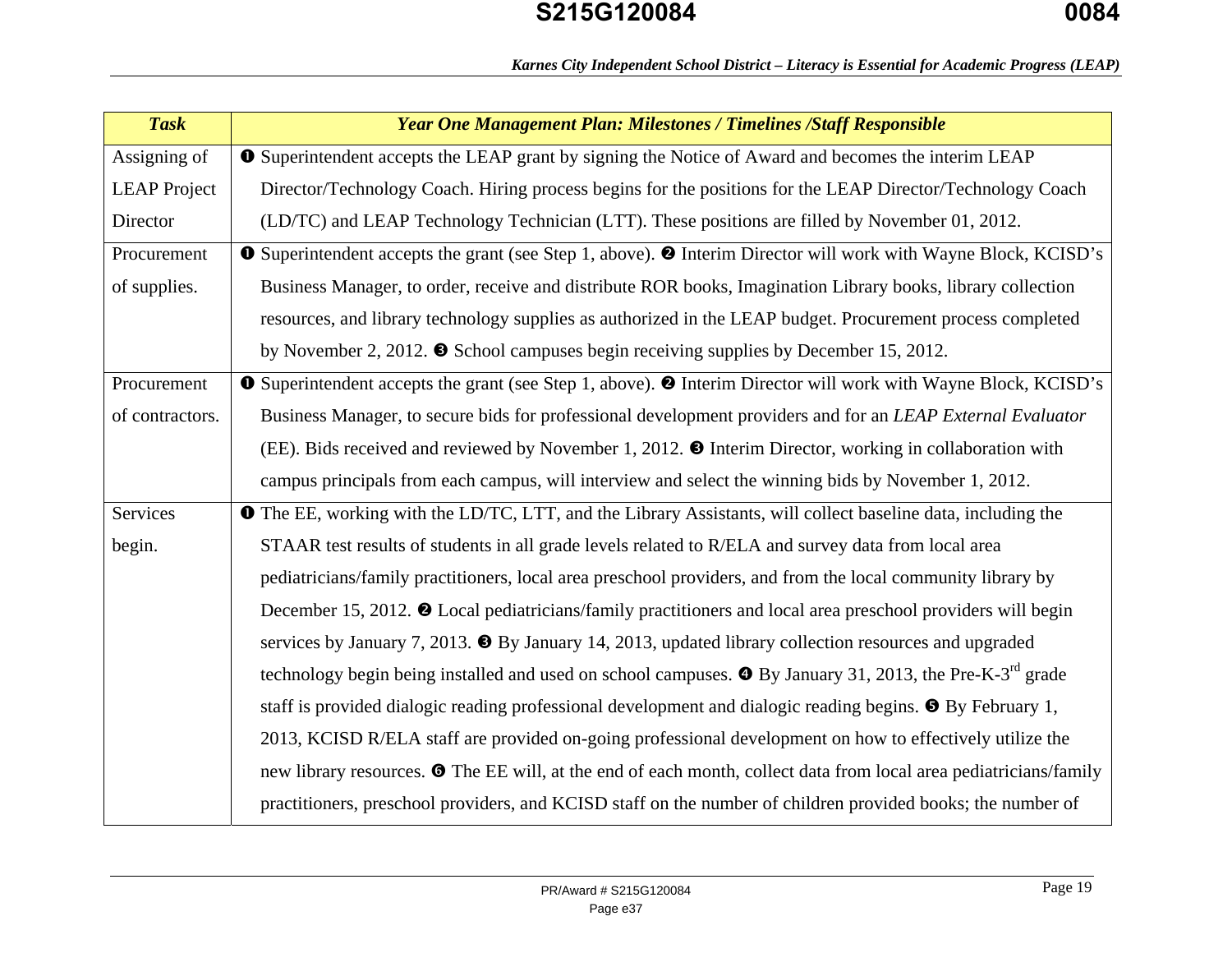|  |  | Karnes City Independent School District - Literacy is Essential for Academic Progress (LEAP) |  |  |  |
|--|--|----------------------------------------------------------------------------------------------|--|--|--|
|  |  |                                                                                              |  |  |  |

| <b>Task</b> | <b>Year One Management Plan: Milestones / Timelines / Staff Responsible</b>                                            |
|-------------|------------------------------------------------------------------------------------------------------------------------|
|             | families served; number of hours of dialogic reading instruction provided; and number of faculty, students and         |
|             | parents utilizing the campus libraries. $\bullet$ The EE, working with all key stakeholders, will complete end of year |
|             | data collection of the survey data and assessment data, including TOPEL and STAAR results, by June 30, 2013.           |
| Evaluation  | <b>The EE</b> , with assistance from KCISD staff, will collect the needed baseline data from the 2011-2012 school      |
| activities  | year. Using this data the EE will create a "Baseline Report" that will provide the foundation of data to determine     |
| begin.      | if LEAP is making substantial progress. This "Baseline Report" will be completed by January 1, 2013. $\bullet$ By the  |
|             | 5 <sup>th</sup> of each month the EE will collect monthly data (see item 6 in Services Begin, above) and will create a |
|             | monthly performance report for dissemination to all LEAP stakeholders, including the LMT members. Reports              |
|             | will include output data, process measure analysis and a determination of a "percent complete" calculation that        |
|             | will help LMT members determine if the LEAP project is on time and on budget. Monthly reports are due on or            |
|             | before the end of each month. $\bullet$ By March 1, 2013, the EE will conduct a program fidelity review at each        |
|             | campus and service provider site to ensure LEAP is implementing all services according to the developers'              |
|             | design. <sup>•</sup> By April 1, 2013, the EE will publish and disseminate to the LMT a LEAP Semi-Annual Report that   |
|             | will detail the progress LEAP is making and highlight areas that are behind schedule or encountering problems.         |
|             | <b>O</b> By June 1, 2013, the EE will conduct focus groups with teachers, LEAP stakeholders, LEAP partners,            |
|             | parents, faculty and students, to determine the impact that LEAP has had on the campuses and in the                    |
|             | community. A focus group report will be written and distributed to the LMT by July 15, 2013. $\bullet$ By July 1,      |
|             | 2013, the EE will publish and disseminate to the LMT a LEAP Annual Evaluation Report that will detail the              |
|             | progress LEAP is making, including a budget analysis, and highlight areas that are behind schedule or                  |
|             | encountering problems. This Annual Evaluation Report will document and compare the results of the data                 |
|             | collected, including GPRA data, in May 2013 to the baseline data collected in January 2013.                            |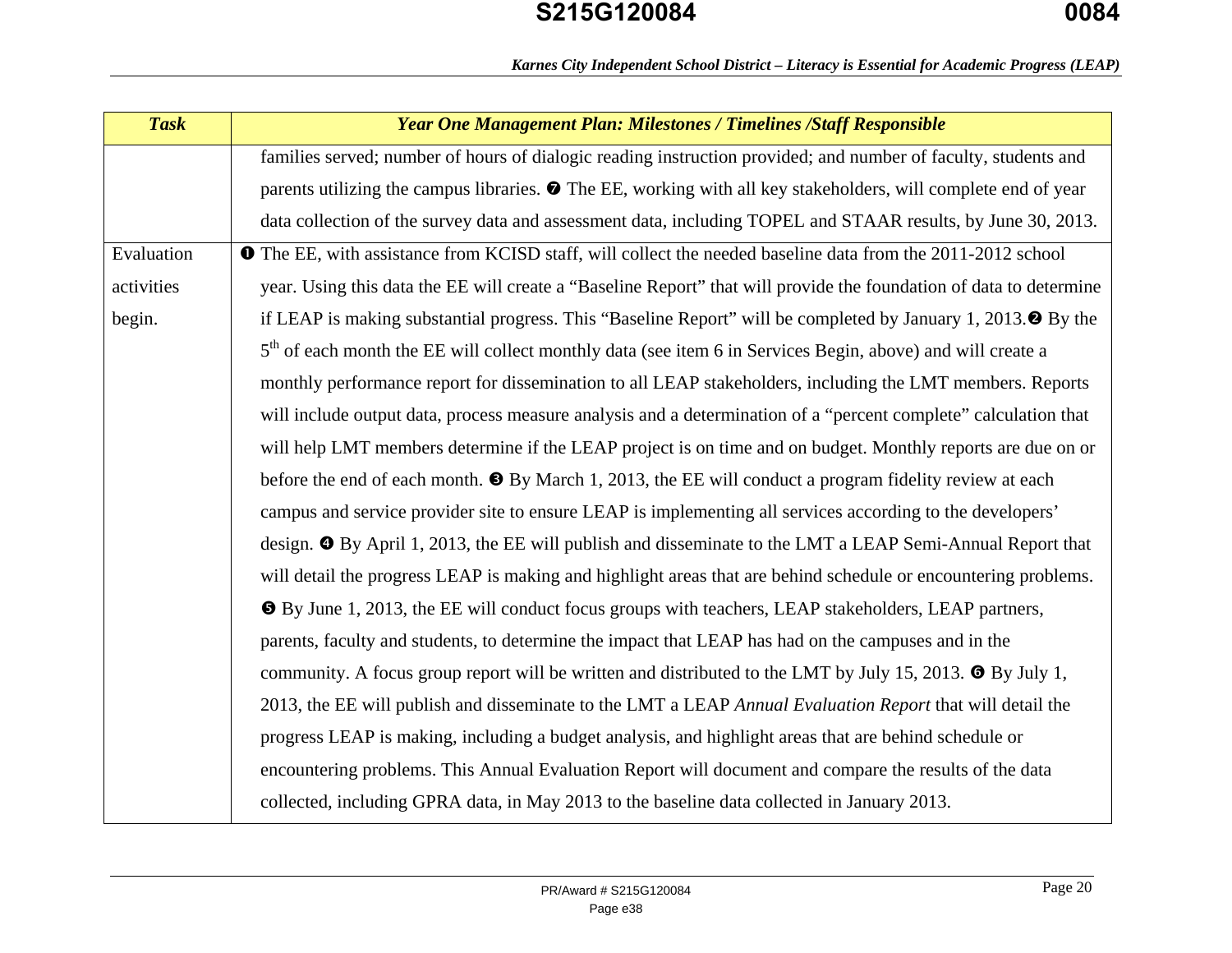*(ii) Extent to which the time commitments of the project director…* The number of LEAP hours per week for the key personnel are as follows:  $\bullet$  LEAP Director/Technology Coach, 37.5; *LEAP Technology Technician,* 37.5*; hours; Library Assistants* (one at each campus), 10x3 = 30;  $\bullet$  local area Pediatricians/Family Practitioners, 5;  $\bullet$  Preschool faculty, 20;  $\bullet$  KCISD R/ELA staff, 20; and  $\bullet$  Dr. Barrington, LEAP External Evaluator, 7.5. In total LEAP will provide 6,770 hours, each year, of dedicated and professional services to help children and their families in the KCISD catchment area achieve their full potential when it comes to literacy skills. Based on past experiences these hours, including the hiring of a full-time LTT, extra-duty pay for the Library Assistants and the hiring of an External Evaluator, will be sufficient for the LD/TC to supervise and lead this initiative.

*(iii) Adequacy of mechanisms for ensuring high-quality products and services…* KCISD has a long established tradition and practice of demanding and ensuring only the highest quality services and practices are offered, and this tradition will continue with LEAP, which has clearly defined and measureable goals, objectives and outcomes. KCISD has secured commitments from local are pediatricians/family practitioners to implement, with fidelity, the ROR components. Additionally, KCISD has already secured the by-in and support from local area preschool providers who will ensure that the book distribution program, based on the Imagination Library, will be implemented with fidelity according to LEAP policies and procedures. The LD/TC will routinely visit with providers and ensure that all services are being implemented as documented. The participating Principals along with the LD/TC will ensure that all campuses' R/ELA faculty are trained in dialogic reading as well as on how to utilize the new library resources. Finally, The LEAP External Evaluator and his evaluation team will routinely visit campuses and local area partners to ensure that all operations are proceeding according to plan and with fidelity and will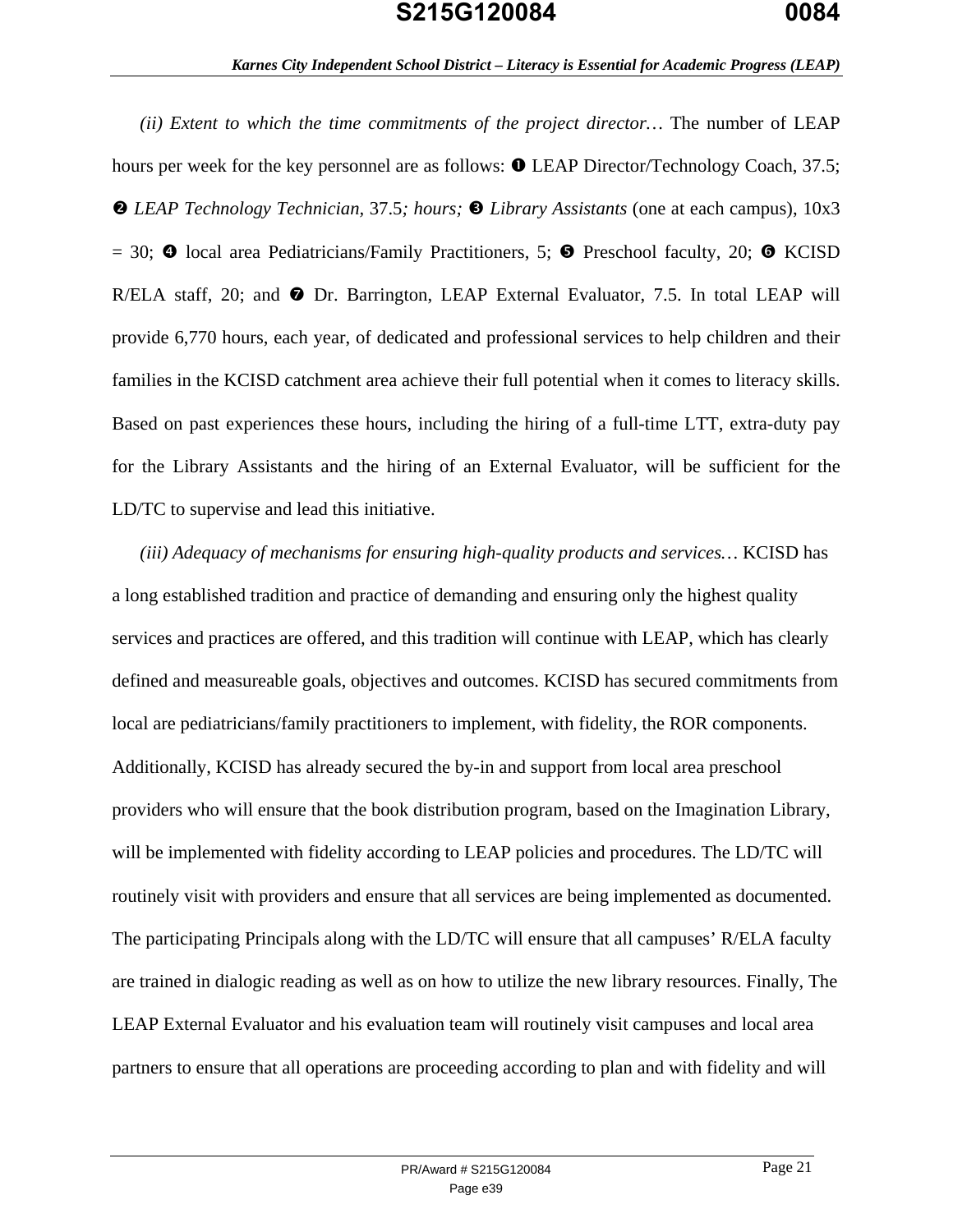and present, informally, the key findings that will document areas of strength and areas that may need revisions and/or corrective action. Further, Wayne Block, KCISD's Business Manager, will prepare monthly expenditure reports detailing actual LEAP expenditures related to the formal LEAP Budget. This will ensure that there are mechanisms in place, both for the programmatic side and the financial side, to ensure that only the highest-quality products and services are being utilized by and provided by LEAP.

#### **(f) Quality of the project evaluation**

*(i) Extent to which the methods of evaluation include the use of objective performance…*  Kyle Barrington, Ph.D., will lead the LEAP Evaluation Team. Kyle Barrington, PhD., is the Lead Principal Investigator (LPI) for Zajonc Corporation. Dr. Barrington has been involved in, and the LPI for, over 120 difference evaluation projects, including multisite, multistate, quasiexperimental evaluation projects involving over 100,000 students and staff. He and his team have evaluated projects involving urban, suburban, and rural communities. Dr. Barrington provides evaluation services, using rigorous quasi-experimental designs, for two large urban school districts, one in Texas and the other in California, which are investigating innovative practices as it relates to literacy skill development. Dr. Barrington has the experience and training in all aspects of program evaluations, including, but not limited to: (1) randomized control trails; (2) rigorous quasi-experimental designs; (3) qualitative data analysis; (4) quantitative data analysis; (5) focus group facilitation; (6) psychometrics; (7) survey creation and validation; (8) publishing in peer-reviewed scholarly journals; (9) fidelity assessment and verification; (10) progress report writing; (11) methodology; and (12) assessing projects cultural impacts. Though Zajonc Corporation will provide a team of evaluators, Dr. Barrington will serve as Zajonc Corporation's single-point-of-contact for the LEAP Project.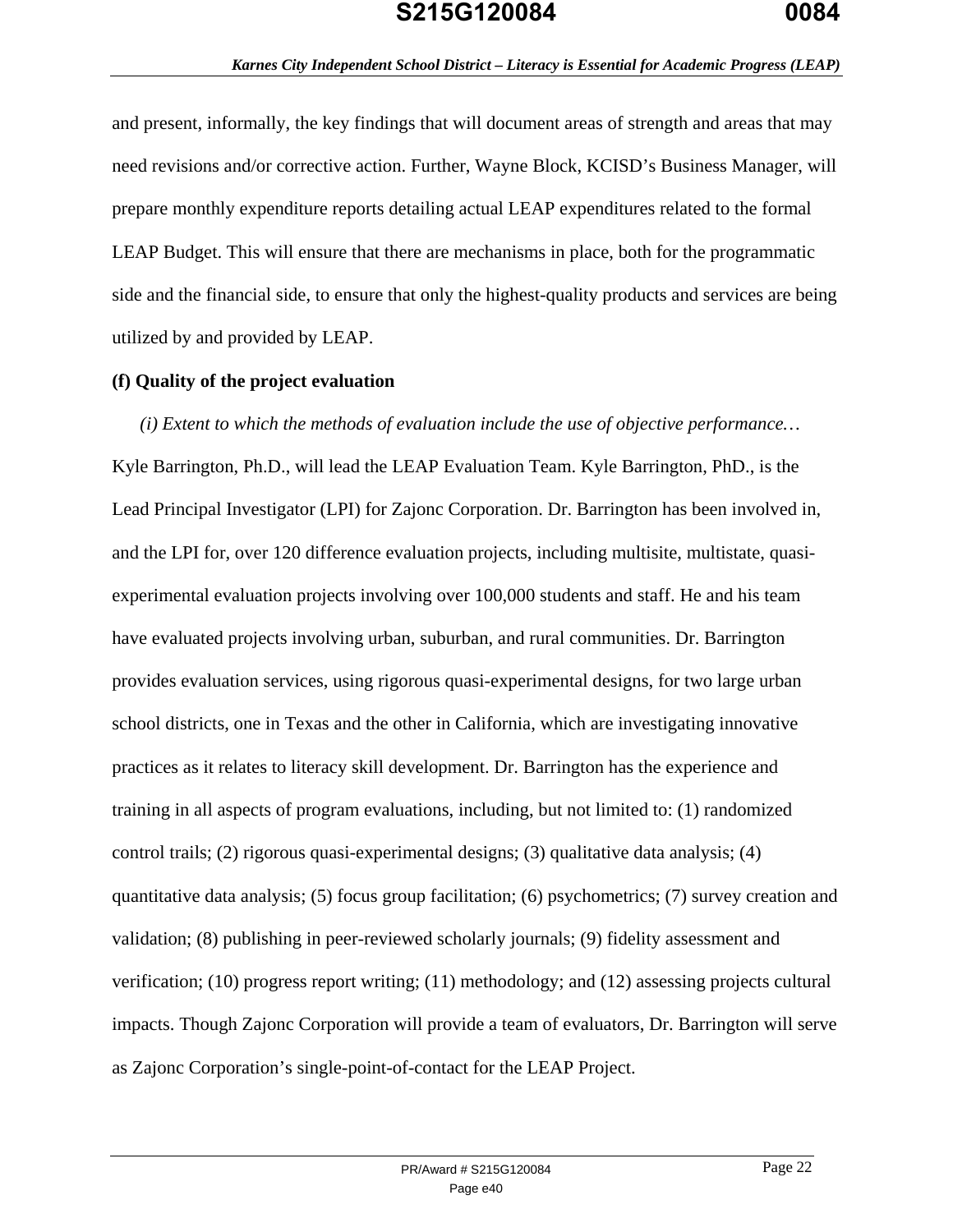The LEAP Evaluation Plan is designed to address six research questions:  $\bullet$  To what extent did the implementation of LEAP follow the LEAP Logic Model/Management Plan (i.e., implemented as it was intended)?;  $\bullet$  To what extent did participants (e.g. students, parents, community partners, teachers, library staff, principals, etc.) receive the intended intensity and duration of services?;  $\bullet$  How many participants utilized different LEAP services?;  $\bullet$  To what extent were LEAP participants satisfied with the services received?;  $\bullet$  To what extent did LEAP services result in improved outcomes?; and  $\bullet$  To what extent did participants receiving LEAP services improve their desired outcomes compared to the non-LEAP participants in the comparison group?

To answer these questions the LEAP Project Evaluator will utilize formative and summative evaluation procedures and methods that are linked with the LEAP Goals, Objectives, and Outcomes and the LEAP Management Plan, identified above, which details the sources of data for measuring LEAP progress and achievement of each goal and objective. The data sources include both quantitative and qualitative data collection processes. Each type of instrument, whether quantitative (e.g., STAAR, TOPEL etc.) or qualitative (e.g., classroom observation, focus groups, satisfaction surveys, etc.), is integrated into a comprehensive and coherent evaluation plan for each goal and objective. With all instruments and processes in place LEAP will be able to collect and report on all of the desired goals and objectives, including the required *GPRA Performance Measures*. Additionally, to add value and rigor to the evaluation design, LEAP will utilize quasi-experimental research design techniques by incorporating a comparison group (i.e., KCISD catchment area students not receiving LEAP services) of similar students at nearby early childhood learning centers so that LEAP participants can be compared with nonparticipating students. The outcome data assessments will be the TOPEL and the STAAR results.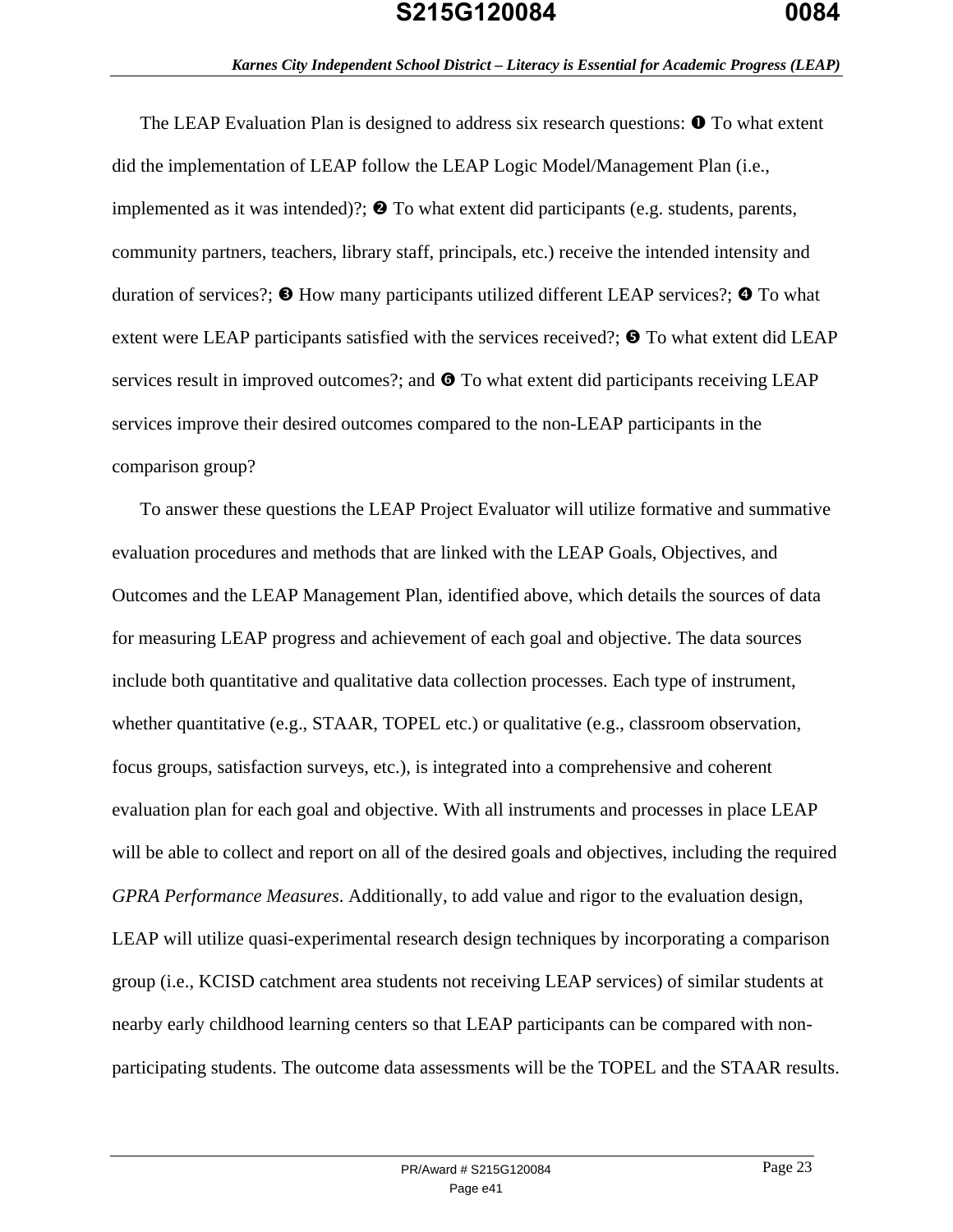Data will be collected, by the LEAP Project Evaluator, as children enter Kindergarten and as they move into 4th grade. Using KCISD's demographic data will ensure that students are matched in terms of gender, age, ethnicity, and socioeconomics.

Further, the LEAP Evaluation Plan design addresses the use of objective performance measures that are clearly related to the intended outcomes of the IAL Grant. LEAP will use information from all assessments and evaluation measures to produce both quantitative and qualitative data. Quantitative data will include the results of the TOPEL, for preschool students, and the STAAR assessments and benchmarks assessments for students in K to  $3<sup>rd</sup>$ . Qualitative data will include community partners, parents, teacher and library staff surveys, focus group discussions, the short answer portions of satisfaction surveys. Since the evaluation design produces both quantitative and qualitative data, Dr. Barrington and his team will employ a mixed-methods design. A factorial ANOVA will be used to analyze the data because the quantitative data is being used to analyze the differences between multiple independent groups (i.e., students and comparison group students across several years) and because there are multiple independent variables (i.e., group and year). The qualitative components of this study will be analyzed using data coding and theme analysis.

*(ii) Extent to which the methods of evaluation will provide performance feedback…* The LET will compile the information and present informally, on a **monthly** basis, key findings from the data analyzed to the LEAP staff and community partners. These reports will include information pertaining to each gap, goal, and objective to provide sufficient data to determine if LEAP is being implemented effectively and efficiently. Formal data analyses and summaries of both quantitative and qualitative data, which can be used to identify and allow needed LEAP administrative and programmatic changes, will be published **semi-annually** and reported to the